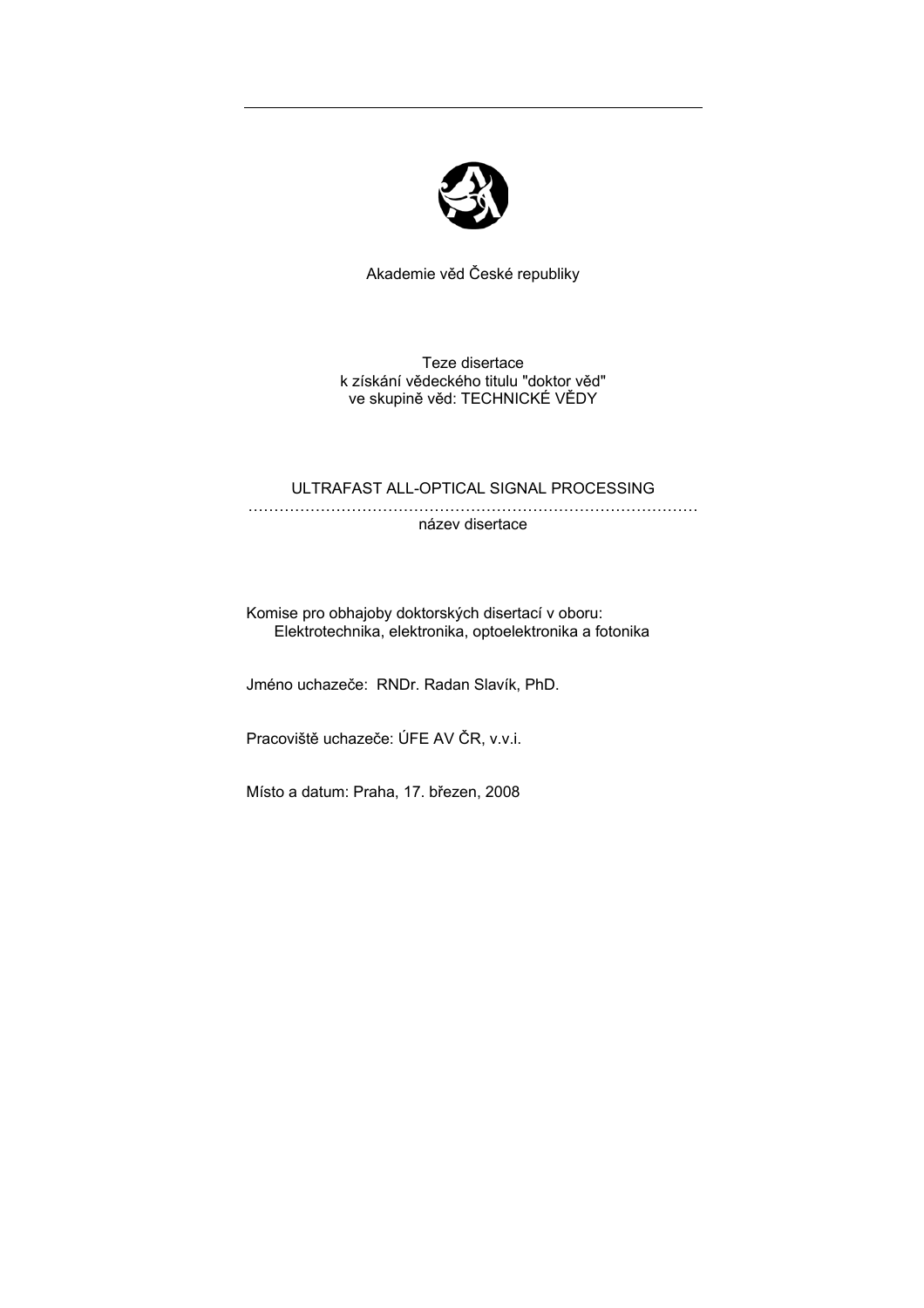# **Table of contents**

| $\mathbf{1}$ . |  |  |
|----------------|--|--|
| 2.             |  |  |
| 3.             |  |  |
| 4.             |  |  |
| 5.             |  |  |
| 6.             |  |  |
| 7 <sub>1</sub> |  |  |
|                |  |  |
|                |  |  |

 $\,1\,$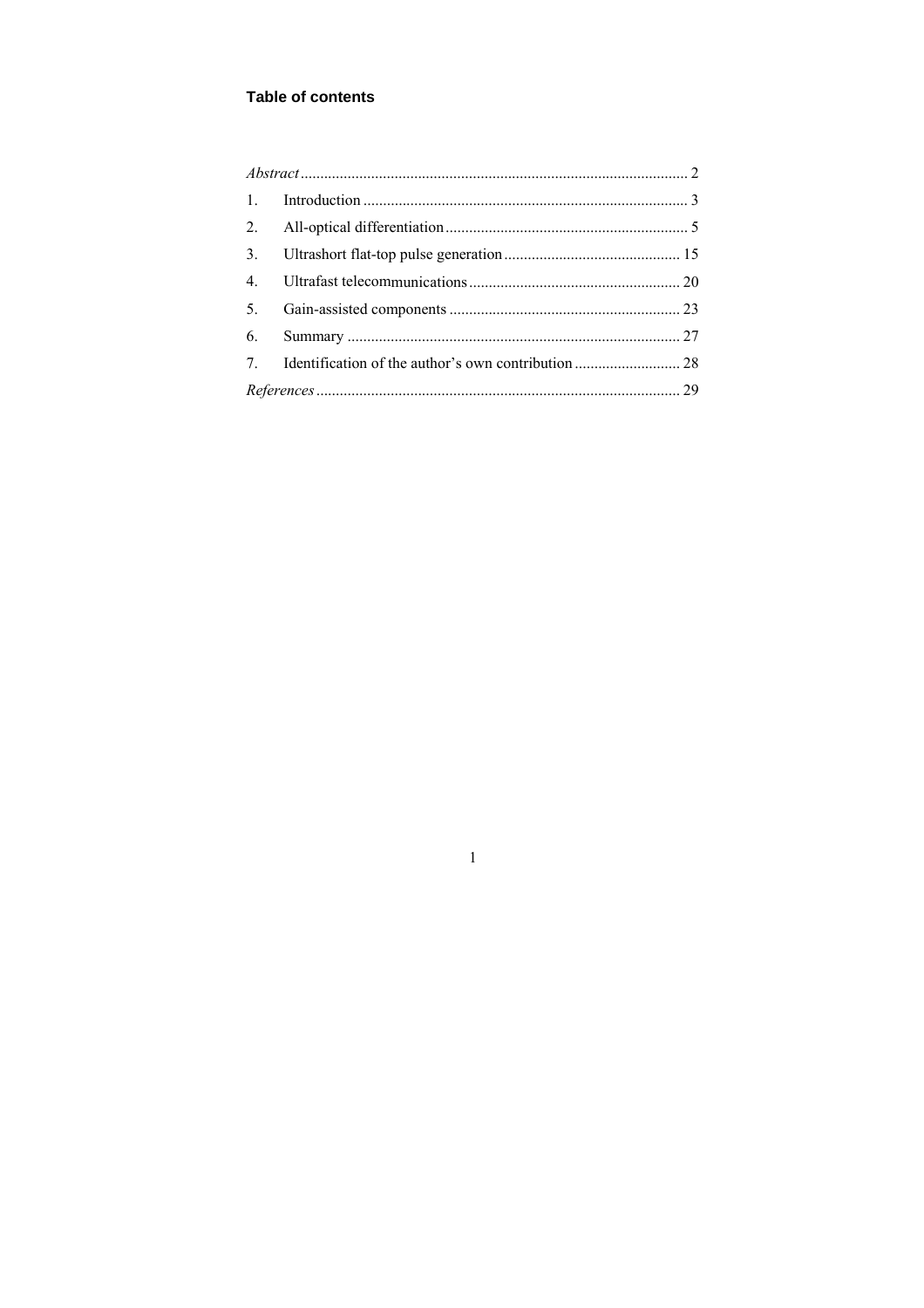#### <span id="page-2-0"></span>*Abstract*

*The thesis is dedicated to the field of all-optical signal processing, which should allow for considerably higher processing speed comparing to electronics-based systems. However, compared to electronics, photonics signal processing is at its very beginning.* 

*The author with collaborators constructed the first ultrafast alloptical all-fiber temporal differentiator that operates over arbitrary optical waveforms at terahertz speeds. This device may form one of the basic building blocks in the future photonics circuits. Moreover, it can be readily used for various simple pulse shaping and signal processing applications. As an example, we used it to generate a sub-picosecond odd-symmetry Hermite-Gaussian (OS-HG) waveform, which is of particular interest for next-generation optical communications. We also demonstrated theoretically that filter which uses the same technology (long period fiber gratings) can be designed to perform arbitrary-order temporal differentiation. Further, we suggested and demonstrated another configuration for the ultrafast temporal all-optical differentiator that is based on Mach-Zehnder interferometers.* 

<span id="page-2-1"></span>*We discovered that the implemented all-optical differentiator could be, under certain circumstances, used as a flat-top pulse shaper that reshapes an input pulse generated by a mode-locked laser into a pulse with a square-like (flat-top) temporal waveform. This represents an original filtering scheme never used before in the domain of photonics. We demonstrated that our technique enables an easy generation of very short (picosecond and even sub-picoseconds) flat-top waveforms that have not been generated by any other all-fiber technology so far. Moreover, we found that our scheme can be customized to tolerate certain level of dispersion via tuning of the filter that we developed, which is essential when using sub-picosecond level pulses: such pulses are severely distorted even when propagated through tens of centimeters of a standard optical fiber. We demonstrated that the developed technique is capable of operation in single-channel telecommunications systems operating at 320 and 640 GHz repetition rates.* 

*We made a further step that is supposed to substantially broaden the capability of the developed components, which is an incorporation of optical gain. In direct analogy with electrical signal processing, this would enable new schemes to me implemented.*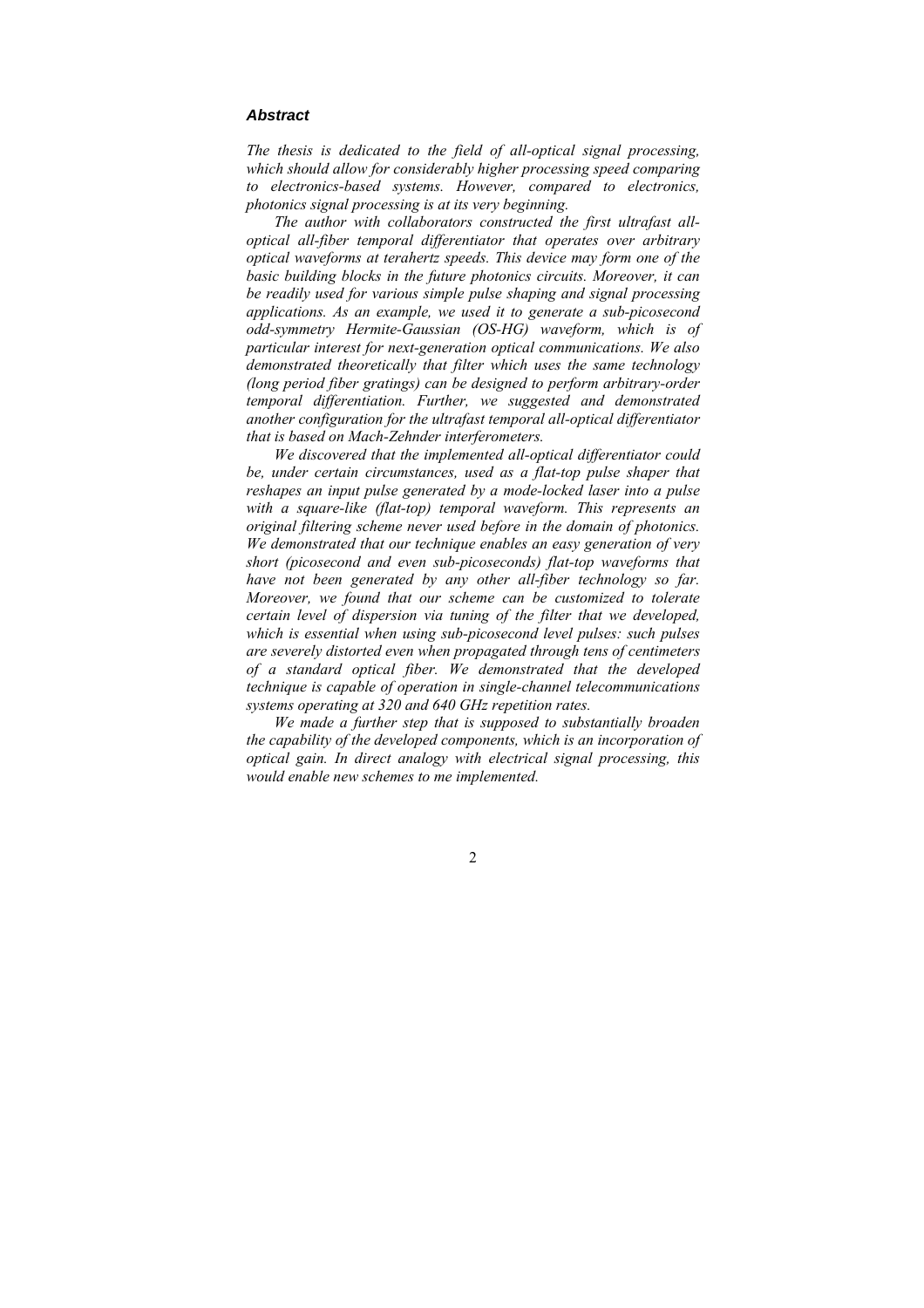#### <span id="page-3-0"></span>**1. Introduction**

The implementation of signal processors for all-optical computers and next-generation fiber-optics networks could help overcome the speed limitations that are currently imposed by electronics-based systems [[1,](#page-6-0)[2\]](#page-6-1). All-optical systems offer the potential for larger bandwidth, allowing for processing speeds up to  $\approx$  40 terahertz – the available bandwidth in an optical fiber in the low-loss telecommunication spectral range from 1300 nm to 1600 nm – compared to a few gigahertz for electronic systems. However, in photonics, there are still no equivalents of fundamental devices that form basic building blocks in electronics, where most of the necessary functionalities such as logic operations, differentiation, and integration can be realized using a simple combination of operational amplifiers, resistors, and capacitors. Thus, the design and realization of the basic building blocks that would perform these logic operations over ultrafast optical waveforms is a necessary step towards the practical realization of multi-functional alloptical signal processors.

Besides the future complex all-optical circuits based on integration of a large number of basic building blocks, there are various applications in which a simple all-optical signal processing functionality is necessary. This is typical for ultrafast optical communications [[3\]](#page-6-1), shaping [[4\]](#page-6-1) and analysis [[5\]](#page-6-1) of ultrashort optical pulses, non-linear optics [[6\]](#page-6-1), etc.

<span id="page-3-1"></span>The present work on ultrafast all-optical signal processing covers both domains described above. In particular, the author with collaborators constructed the first ultrafast all-optical all-fiber temporal differentiator [A1] that operates over arbitrary optical waveforms at terahertz speeds. Most importantly, this device may form one of the basic building blocks in the future photonics circuits. Beside that, it can be readily used for various simple pulse shaping and signal processing applications. As an example, we applied our differentiator to re-shape an input Gaussian-like optical pulse into a sub-picosecond odd-symmetry Hermite-Gaussian (OS-HG) waveform [A1], which is of particular interest for next-generation optical communications [[7,8\]](#page-6-1). To our knowledge, these experiments represent the first demonstration of direct generation of this complex temporal waveform in the sub-picosecond regime using an all-fiber setup. To accomplish the task of all-fiber alloptical differentiator, we developed an original technique of tuning of long period fiber grating based filters that are used in the studied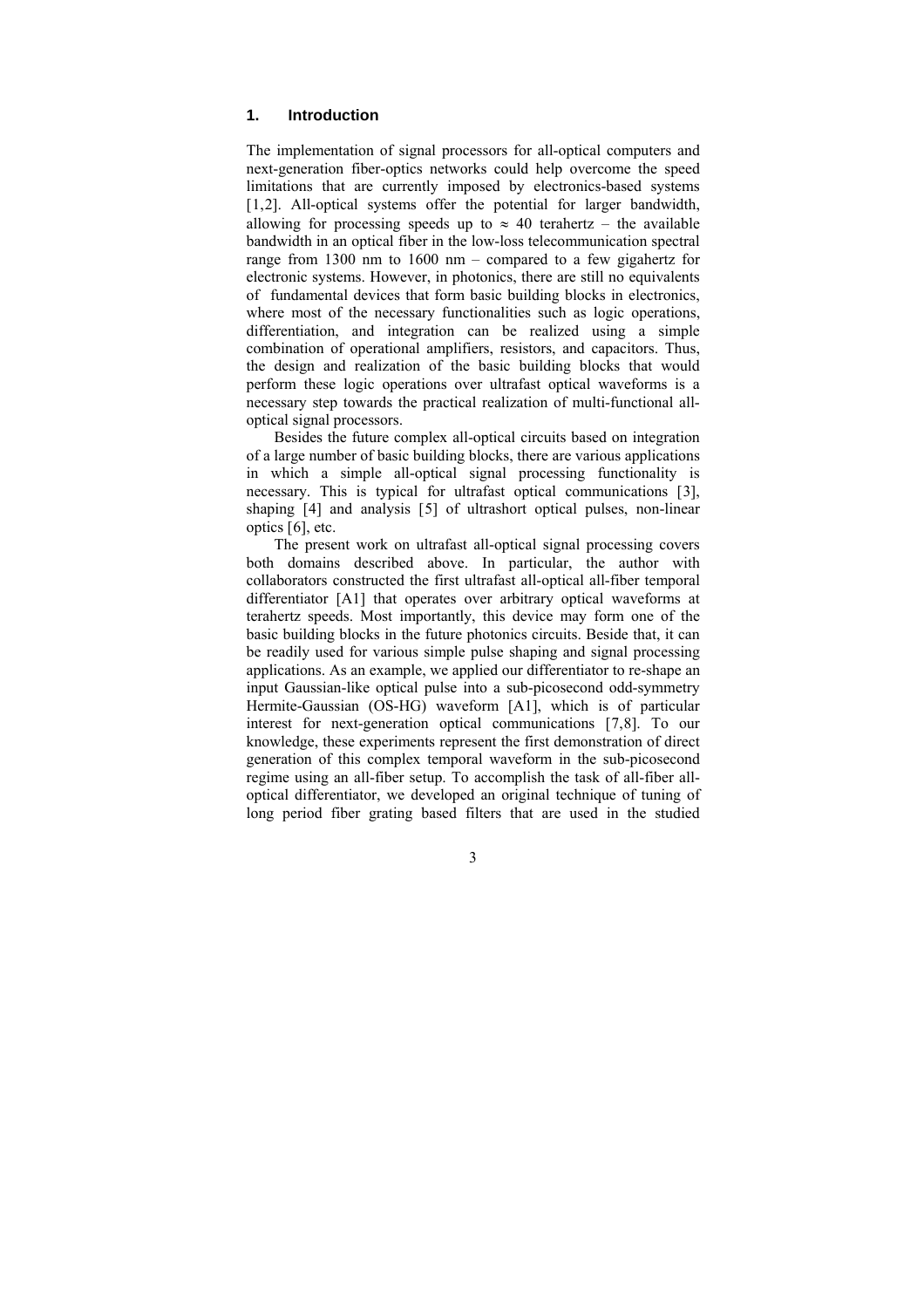configuration [A2]. Unlike previously-reported techniques [[9,10\]](#page-6-1), our approach make it possible to attain the resonance condition precisely, which is necessary for proper function of our optical differentiator. Following that, we demonstrated theoretically that filter which uses the same technology (long period fiber gratings) can be designed to perform even arbitrary-order temporal differentiation [A3]. To reach this goal, multiple phase shifts placed at specific positions along the grating have to be introduced. We also suggested and demonstrated other configuration for the ultrafast temporal all-optical differentiator based on Mach-Zehnder interferometers [A4]. This scheme can be extended to obtain higher-order temporal differentiations. In [A4], this was demonstrated for the second-order temporal differentiation, which was the first demonstration of terahertz-bandwidth higher-order differentiation in the literature.

<span id="page-4-1"></span><span id="page-4-0"></span>We found that the implemented all-optical differentiator could be, under certain circumstances, used as a flat-top pulse shaper that reshapes an input pulse generated by a mode-locked laser into a pulse with a square-like (flat-top) temporal waveform [A5]. This represented an original filtering scheme never used before in the domain of photonics. The existing schemes were predominantly based on sinc-like pulse spectrum shaping  $(sinc(x)=sin(x)/x)$  [[11\]](#page-6-1) or on the effect of all-optical frequency-to-time mapping [[12](#page-7-0)]. Although only some of these techniques have principal limitations in scaling to faster waveforms, none of them was demonstrated in any system operating at repetition rates over 160 GHz (requiring flat-top waveforms of several picosecond long). On the contrary, our technique enables an easy generation of very short (picosecond and even sub-picoseconds) flat-top waveforms that have not been generated by any other all-fiber technology so far, as it is based on the developed differentiator that operated over a very large bandwidth. Moreover, we found that the developed technique can be customized to tolerate certain level of dispersion [A6] via tuning of the filter that we developed [A7], which is essential when using subpicosecond level pulses: such pulses are severely distorted even when propagated through tens of centimeters of a standard optical fiber. All these features were necessary to construct advanced ultrafast all-optical components for the next-generation ultrahigh capacity optical communications [A8, A9]. We demonstrated that our technique is capable of operation in single-channel telecommunications systems operating at 320 and 640 GHz repetition rates [A8,A9]. We reiterate that the other reported techniques were demonstrated at repetition rates up to 160 GHz only [[11,](#page-4-0)[12](#page-4-1)]. As our devices appeared to be capable of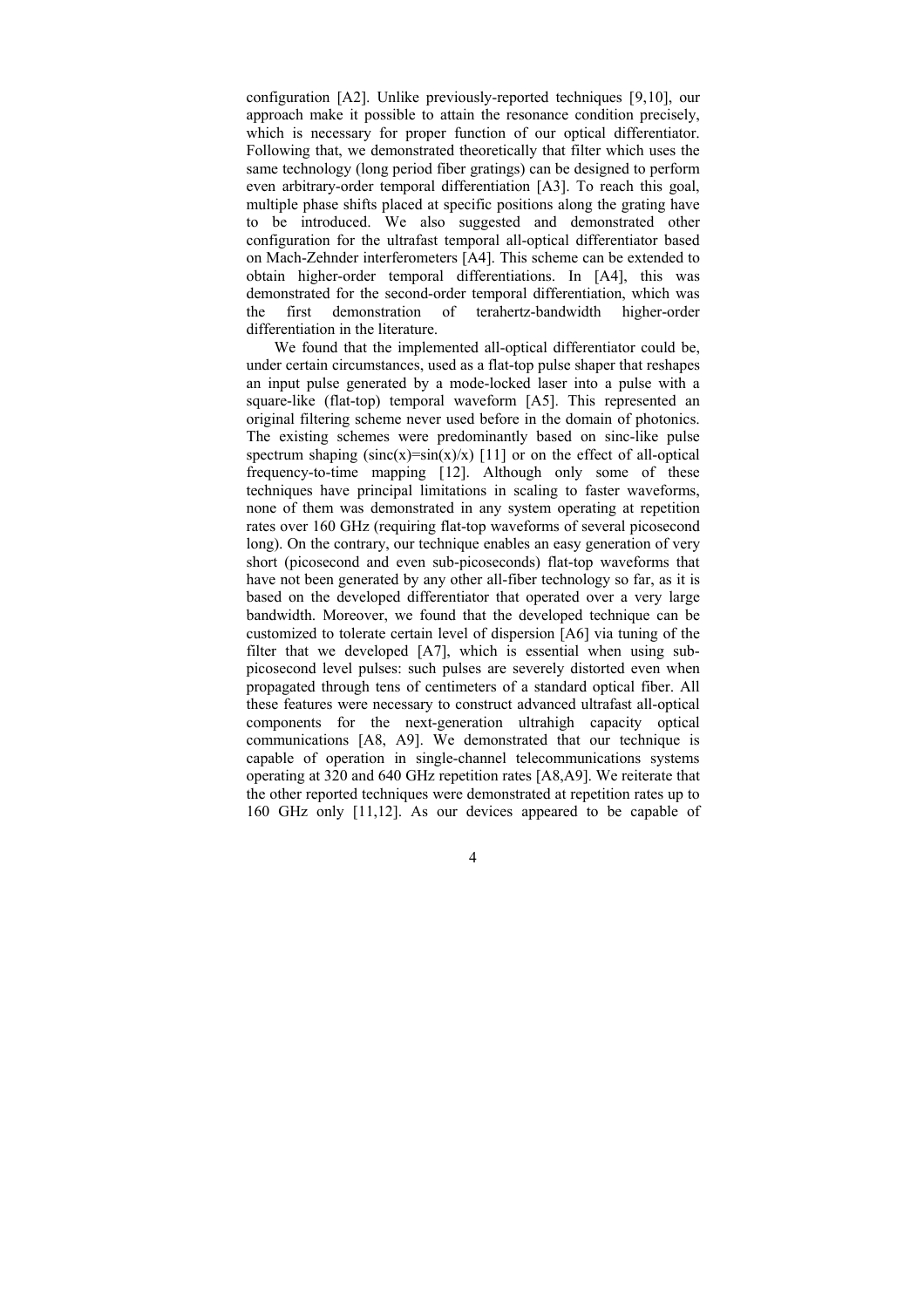<span id="page-5-0"></span>operating even at repetition rates of 640 GHz, they are planned to be implemented in various ultrahigh capacity systems in COM Research Center, Technical University of Denmark and Fraunhofer Heinrich Hertz Institute in Berlin, which are two out of three laboratories in Europe that demonstrated telecommunication systems operating at 640 Gbit/s per channel and above so far.

All this above-mentioned work is supposed to be substantially broadened by using all-optical filters that incorporate gain [A10]. The optical gain can be used for tuning of the developed devices and/or can allow new filter capability to me implemented – in direct comparison with electrical filters. Besides that, there is an obvious advantage of mitigating signal loss. This topic is – concerning all-optical signal processing - at a very beginning, as optical fibers and waveguides with high enough gain have started to appear only very recently.

## **2. All-optical differentiation**

Several schemes for performing real-time derivation in the optical domain have been previously proposed at the theoretical level [[13,14\]](#page-7-0). The experimental device demonstrated by us has been realized according to a novel all-fiber design recently proposed [[14\]](#page-5-2), which is based on the use of a single *uniform* long-period fiber grating and is suitable for operation over the entire bandwidth of arbitrary signals with sub-picosecond temporal features (corresponding bandwidths of a few terahertz). The main advantages of the realized device are inherent to all-fiber-based devices, namely simplicity, relatively low cost, low loss, and full compatibility with fiber optics systems.

<span id="page-5-2"></span><span id="page-5-1"></span>The underlying concept of the studied component is based on the fact that the spectrum associated with the derivative of the temporal envelope of a given signal centered at frequency  $\omega_{\text{car}}$  (carrier frequency)  $E(\omega-\omega_{\text{car}})$  (represented in the Fourier domain) is given by  $i(\omega-\omega_{\text{car}})E(\omega-\omega_{\text{car}})$  [[15\]](#page-7-0), Fig. 1, where  $\omega$  is the optical frequency, and ω–ω<sub>car</sub> is the base-band frequency. Thus, a first-order temporal differentiator is essentially a linear filtering device that provides the following spectral transfer function, Fig 1:

$$
H(\omega - \omega_{\text{car}}) = i(\omega - \omega_{\text{car}})
$$
 (1)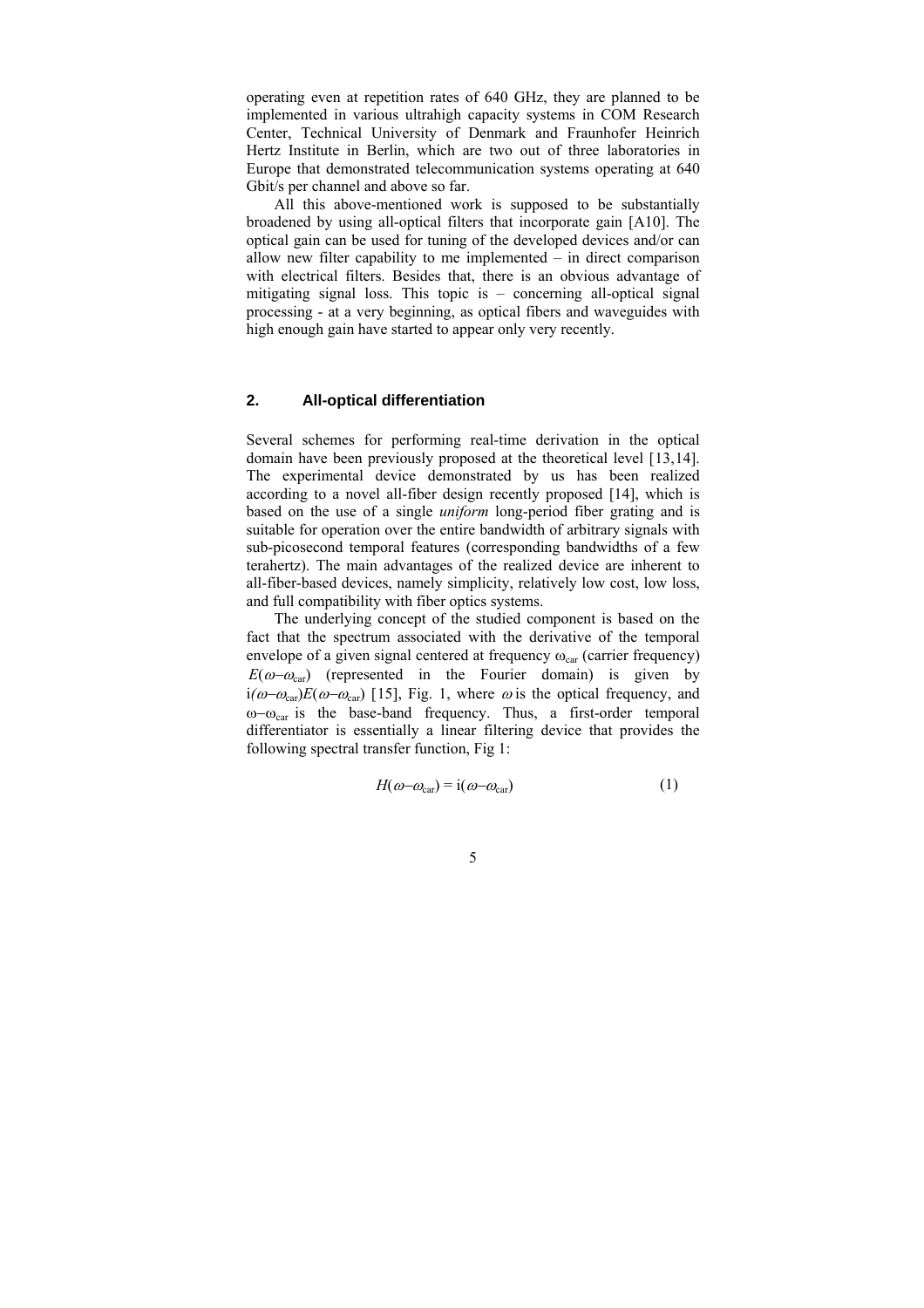Consequently, the two key features of the filter's transmission are (i) it depends linearly on the base-band frequency, and (ii) it is zero at the signal central frequency  $\omega_{car}$ . It is worth noting that these two key features imply an exact  $\pi$  phase shift across the filter central frequency  $ω_0$  aligned to yeld ( $ω_0-ω_{car}$ ). The ideal complex transmission of an optical differentiator is schematically shown in Fig. 2 (dash-dot green line).

<span id="page-6-3"></span><span id="page-6-2"></span><span id="page-6-1"></span><span id="page-6-0"></span>The required energy depletion at the signal central frequency can be produced by resonance-induced complete energy transfer elsewhere. Specifically, in waveguide optics, this can be achieved by resonant transfer of light between two spatially close waveguides, or between two modes of the same waveguide (e.g. cladding and core modes of an optical fiber). Resonant light coupling is induced when the light propagates through both waveguides (modes) with identical speeds, which is practically attainable e.g. by an increase or decrease of the light speed in one of the waveguides (modes) using a suitable diffraction grating [[16\]](#page-7-0). The specific diffraction grating used in our experiments, which is realized as a periodic change of the refractive index along the direction of light propagation within a single waveguide (optical fiber), induces resonant coupling between two co-propagating modes and is commonly called *long-period fiber grating* (LPG) [[17\]](#page-7-0). The term 'long' refers to its period, which typically varies from tens to hundreds of micrometers, in contrast to short-period gratings (Bragg gratings), where the light is backscattered, resulting in coupling between modes traveling in opposite directions (in a Bragg geometry, the corrugation period is approximately half the optical wavelength, micrometers or less [[16\]](#page-6-2)).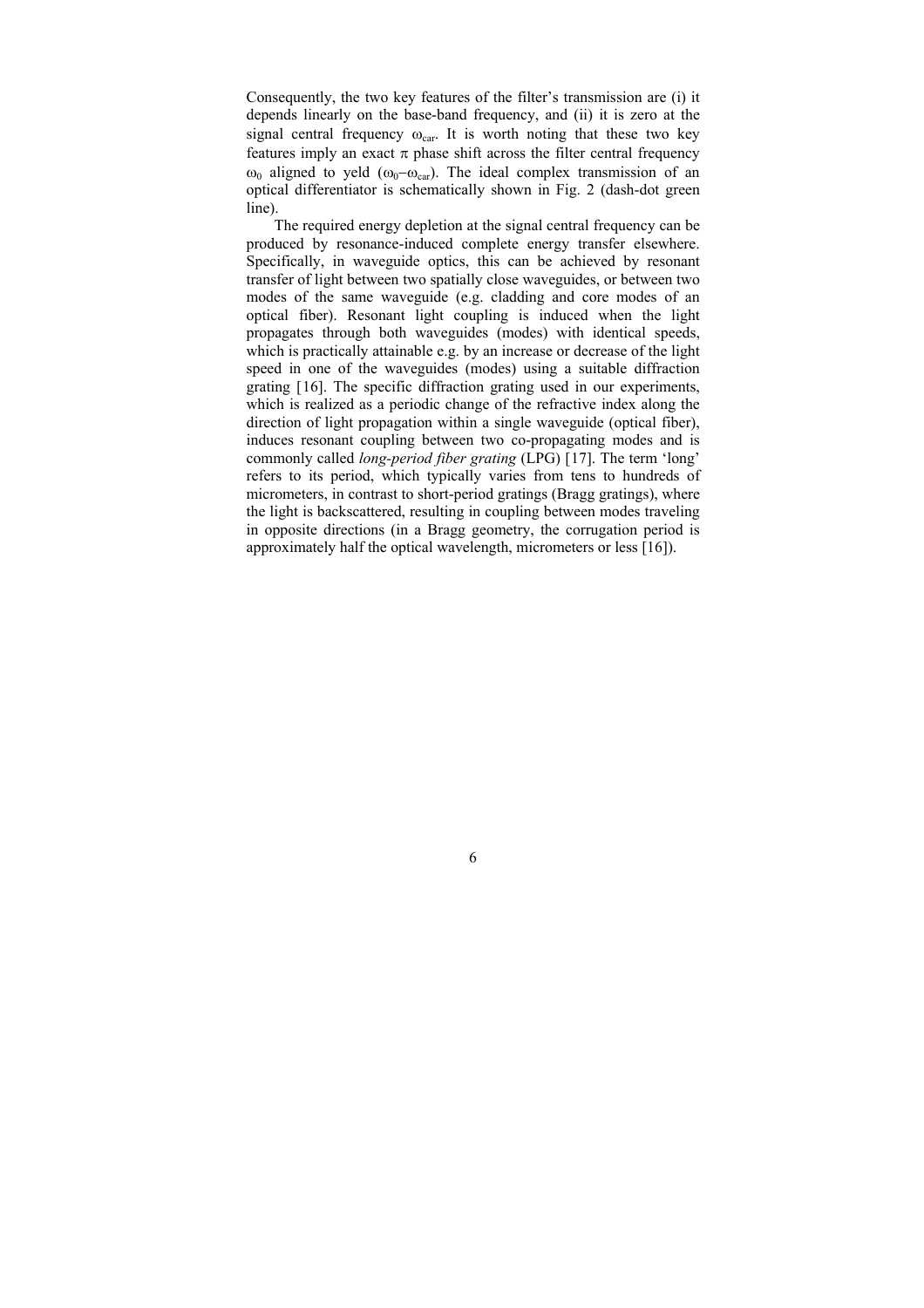

Fig. 1. Principle of the optical differentiator.

<span id="page-7-0"></span>An optical fiber-based LPG induces gradual coupling at a rate of  $\kappa$ per unit length between the core guided mode and cladding mode(s) [[17\]](#page-6-3). To obtain efficient coupling between these modes, the period of the LPG must be properly adjusted to cause light diffraction from the core mode into the chosen cladding mode. Due to the different dispersion slopes of these two modes, the resonant coupling occurs only at a specific frequency  $\omega_0$ , referred to as the LPG resonance frequency. It is known that if the device is designed to exactly satisfy the condition  $\kappa L =$  $\pi/2$  (*L* is the grating length,  $\kappa$  is the coupling coefficient, and  $\kappa L$  is the LPG strength), the grating induces a total (100%) energy coupling from the input guided core mode into the cladding mode (at  $\omega_0$ ) [\[17](#page-6-3)]. It was shown recently that an optical fiber-based LPG specifically designed to provide 100% coupling between the fiber core mode and one of its cladding modes at the resonance frequency provides both the required  $\pi$ phase shift and the linear dependence of transmission that is necessary for first-order time differentiation (assuming that the input optical signals are centered at the LPG resonance frequency) [[14\]](#page-5-2). Such an LPG, coincidentally, has the required spectral linear response over a bandwidth as broad as several terahertz.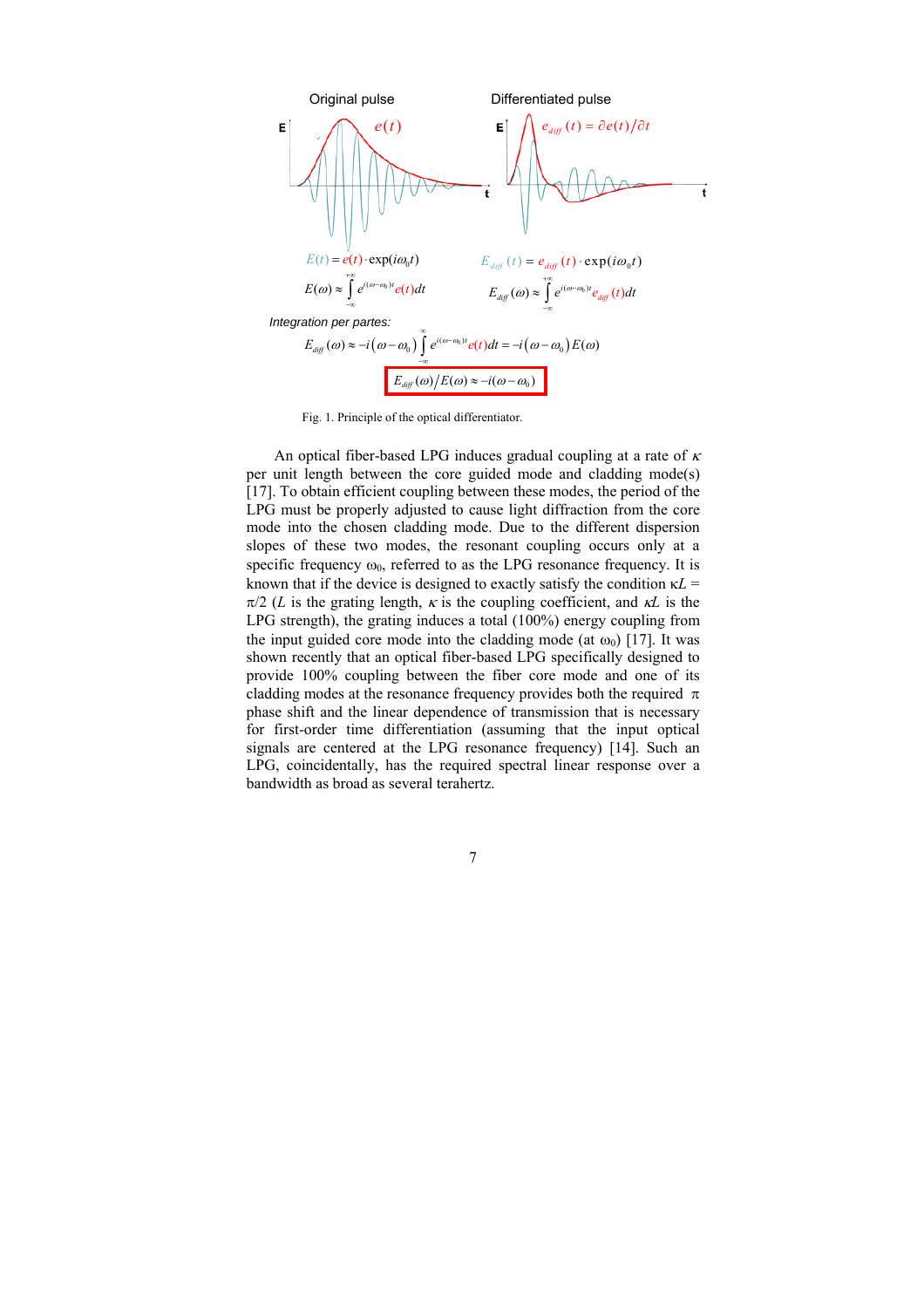

Fig. 2. Amplitude and phase characteristics of the fiber LPG filters. Measured field amplitude and phase characteristics of the realized long, S3 (red) and short S1 (blue) LPGs together with the theoretical characteristics of an ideal differentiator similar to S3 (green, dash-dotted lines). The S3 and S1 LPG operational bandwidths (highlighted in the figure) are 5.5 nm and 19 nm, respectively. The inset shows a fiber uniform LPG, where the level of green corresponds to the refractive index.

 The transfer function of the realized LPG samples is shown in Fig. 2 [A1, A2]. We see that it can perform optical differentiation within a certain bandwidth around the resonance frequency. Subsequently, we performed a proof-of-principle experiment, in which we differentiated 700-fs FWHM Gaussian-like pulses – the result is shown in Fig. 3 [A1]. For comparison, the expected shape of the complex differentiated waveform is also shown. We conclude that the developed devices perform the desired temporal differentition functionality with high accuracy.

8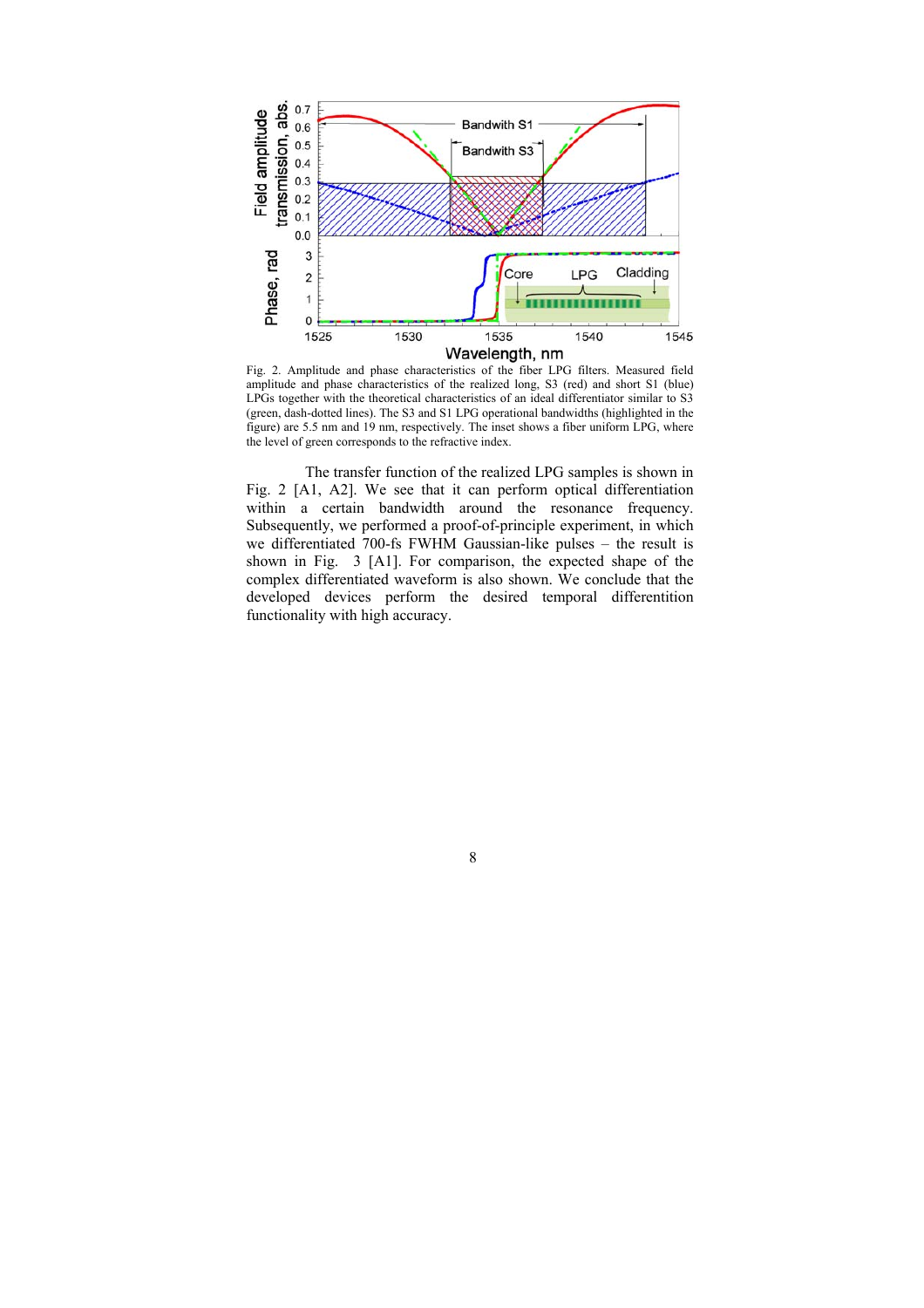

Fig. 3. Results from Spectral Interferometry (SI) measurements. The phase (red) and intensity (blue) temporal profiles of the generated odd-symmetry HG waveform are retrieved from the experimental data obtained using Fourier-Transform SI (solid lines); the theoretical prediction (dashed lines) and considered input pulse waveform (dotted line) are also shown.

We demonstrated that the used scheme may be extendable for higherorder differentiation, using similar approach as that recently-reported for reflection-operating fiber Bragg gratings [[18\].](#page-7-0) The *N*-th order temporal differentiation is mathematically described as  $\frac{\partial^n u(t)}{\partial t^n}$ , where  $u(t)$  is complex envelope of an input signal. The corresponding spectrum can be expressed as  $(-i(\omega-\omega_0))^N U(\omega)$ , where  $U(\omega)$  is spectrum of *u*(*t*)*.* Thus, optical differentiation of the *N*-th order can be obtained by a filter that has the transfer function of  $(-i(\omega-\omega_0))^N$ . Considering expansion of the filter transfer function into Taylor series around <sup>ω</sup>*0*:

$$
f(\omega - \omega_0) = f(\omega_0) + (f(\omega - \omega_0))'(\omega - \omega_0) + 0.5(f(\omega - \omega_0))''(\omega - \omega_0)^2 + ... \tag{2}
$$

we are looking for a filter with transfer function that has only the  $(n+1)$ th Taylor series term with other terms being much smaller (ideally zero).

Here, we consider LPG consisting of multiple segments, each of them formed by a uniform LPG. For example, when considering two segments, there are two LPG strengths as parameters and one can try to look for a transfer function that has the constant and linear Taylor series terms equal to zero. Provided the higher-order Taylor series terms are much smaller than the quadratic one, such filter should perform the second-order differentiation. The two gratings can be connected via a  $\pi$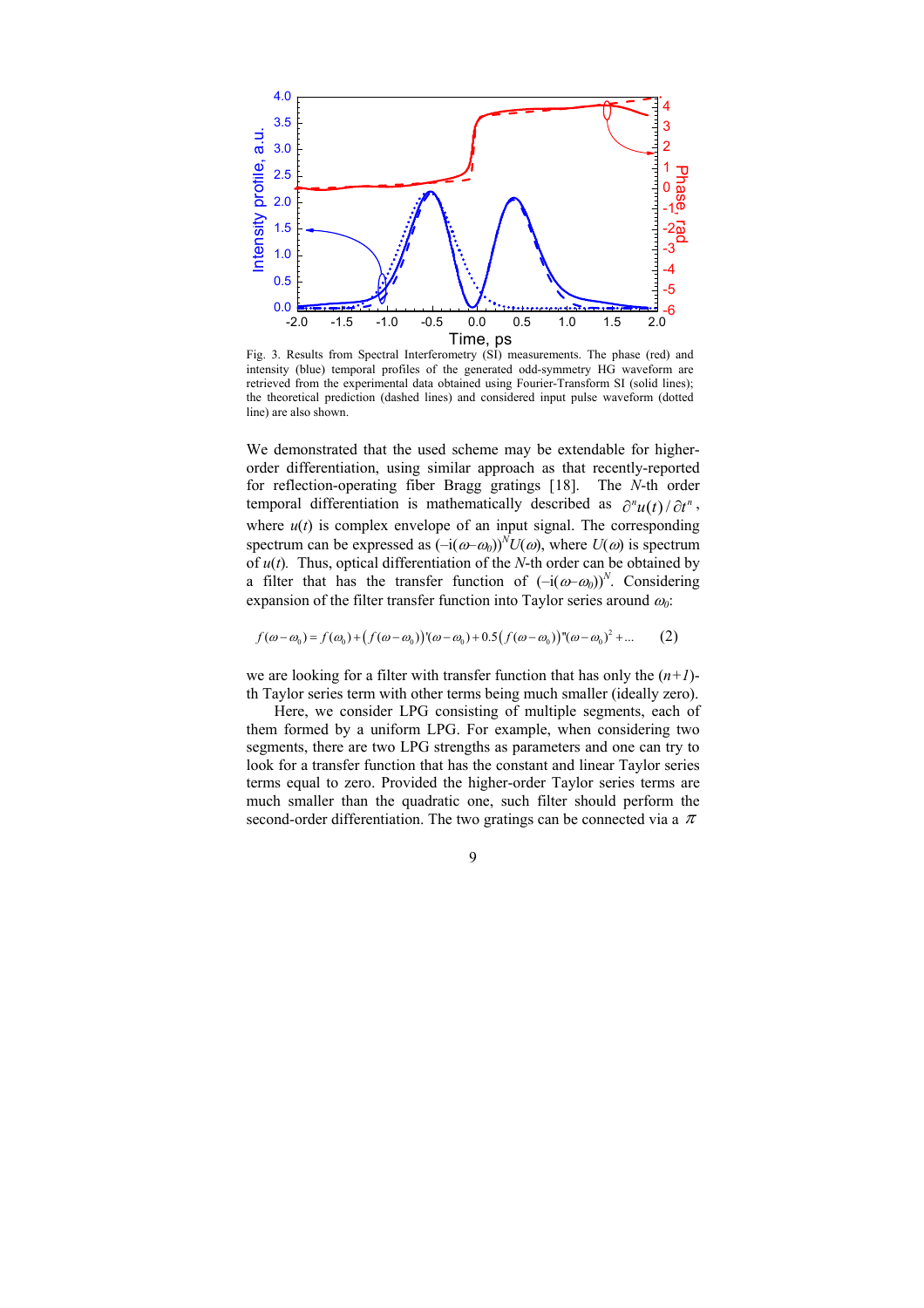phase shift, which leads (as will be shown later) to mathematically the least complicated form. This approach can be further applied for obtaining *N*-th order differentiation by using *N*-1  $\pi$  phase shifts [A3].

As follows from [[14\]](#page-5-2), a uniform LPG (corresponding to the *j*-th segment of our LPG) is described by the transfer matrix:

$$
\mathbf{F}_{j} = \begin{bmatrix} \cos(\gamma L_{j}) + i\frac{\sigma}{\gamma}\sin(\gamma L_{j}) & i\frac{\kappa}{\gamma}\sin(\gamma L_{j}) \\ i\frac{\kappa}{\gamma}\sin(\gamma L_{j}) & \cos(\gamma L_{j}) - i\frac{\sigma}{\gamma}\sin(\gamma L_{j}) \end{bmatrix}.
$$
 (3)

Here,  $\gamma = \sqrt{\kappa^2 + \sigma^2}$ ,  $\kappa$  is the coupling coefficient between the core mode and a chosen cladding mode (determined by the period *Λ* of the LPG for a given wavelength),  $\sigma$  is the detuning factor given by  $\sigma = (\beta_1 - \beta_2)/2 - \pi / \Lambda$  ( $\beta_1$ ,  $\beta_2$  are the propagation constants of the core mode and the cladding mode, respectively) and  $L_j$  is the length of the jth LPG segment. The  $\pi$  phase shifts between consecutive LPG segments were introduced via the matrix:

$$
\Phi = \begin{bmatrix} e^{(-i\pi/2)} & 0 \\ 0 & e^{(+i\pi/2)} \end{bmatrix} = \begin{bmatrix} i & 0 \\ 0 & -i \end{bmatrix}
$$
 (4)

and the overall transfer characteristics of the system was computed as

$$
\mathbf{F} = \mathbf{F}_n \cdot \Phi \cdot \mathbf{F}_{n-1} \cdot \Phi \cdots \Phi \cdot \mathbf{F}_2 \cdot \Phi \cdot \mathbf{F}_1.
$$
 (5)

As we see from (3), using  $\pi$ -phase shifts leads to the matrix  $\Phi$  that does not have complex elements (elements with both real and imaginary parts), which simplifies significantly the mathematical description.. Considering that the input and output signals are propagating in the fiber core mode, the filter field transfer function is characterized by  $F(1,1)$ element. We expanded the  $F(1,1)$  into Taylor series analytically around the center frequency  $\omega_0$ . Then, for an  $N^{\text{th}}$  order differentiator we require the first *N* terms to be equal to zero. It creates the set of *N* equations to be solved to find *N* LPG segment lengths. The results [A3] in terms of complex field transfer function are shown in Fig. 4 together with the transfer function of an ideal *N*-th order differentiator for  $N = 2, 3, 4$ , and 5 (the linear term of the phase response that corresponds to a simple non-dispersive propagation is adjusted to enable comparison between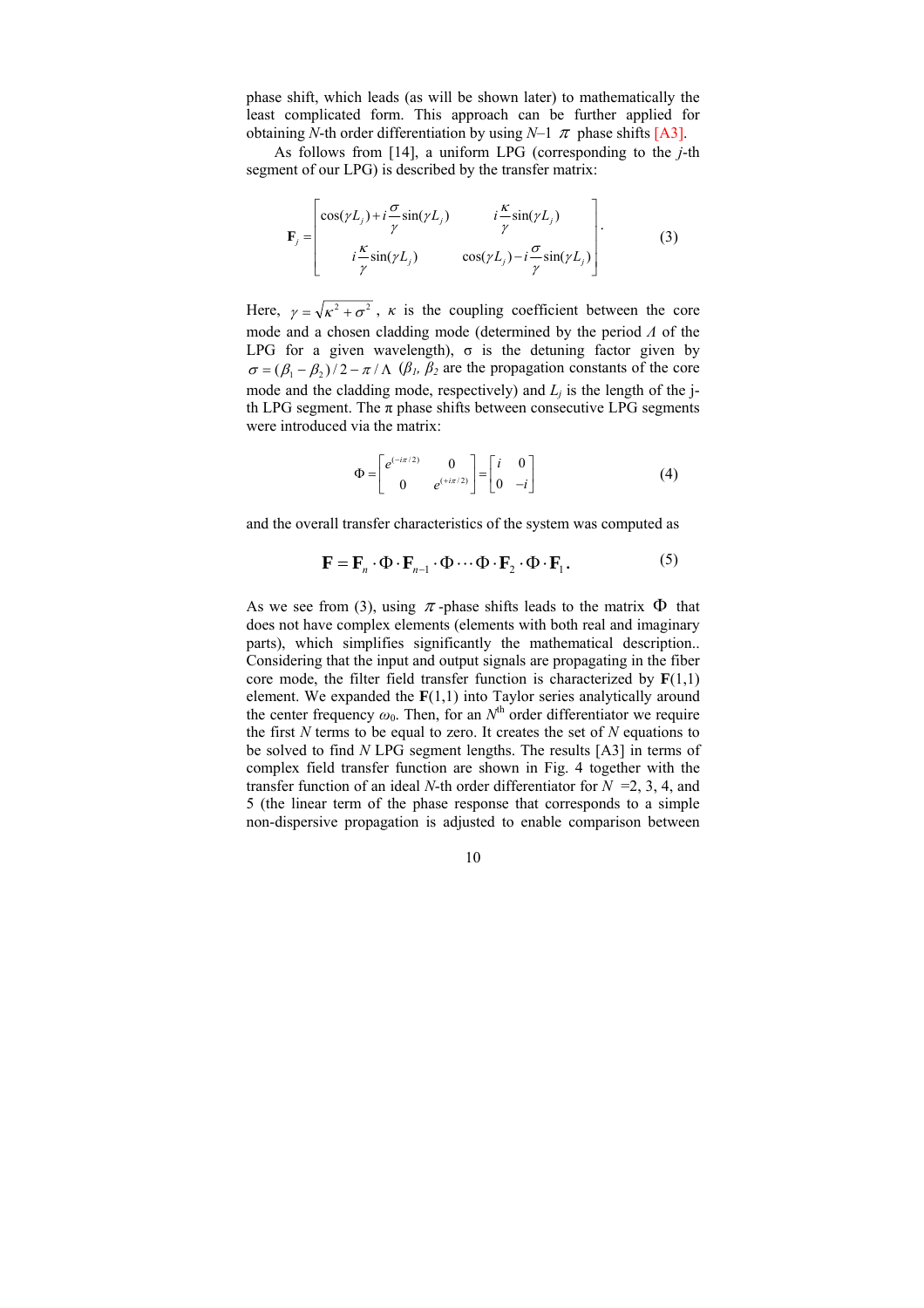the ideal and LPG-based differentiators); the temporal response is shown then in Fig. 5. For Figs. 4 and 5, we considered experimentally obtainable coupling coefficient  $\kappa$ =120 m<sup>-1</sup>, SMF-28 fiber and coupling to the  $7<sup>th</sup>$  cladding mode (4<sup>th</sup> odd cladding mode) at the frequency of 193.5 THz (1550 nm), which requires LPG period of 495  $\mu$ m.



Fig. 4 Transfer functions of the designed *N*-th order temporal differentiators with  $N = 2$ (a), 3 (b), 4 (c), and 5 (d) (black, dot) and corresponding ideal differentiator characteristics (with  $(\omega_{opt} - \omega_0)^N$  dependence) (red, solid). Phase dependencies are shown as green, solid lines (designed differentiators) and as blue, dot lines (ideal differentiators with linear term (that corresponds to a non-dispersive propagation time delay) adjusted to enable direct comparison with the designed differentiators).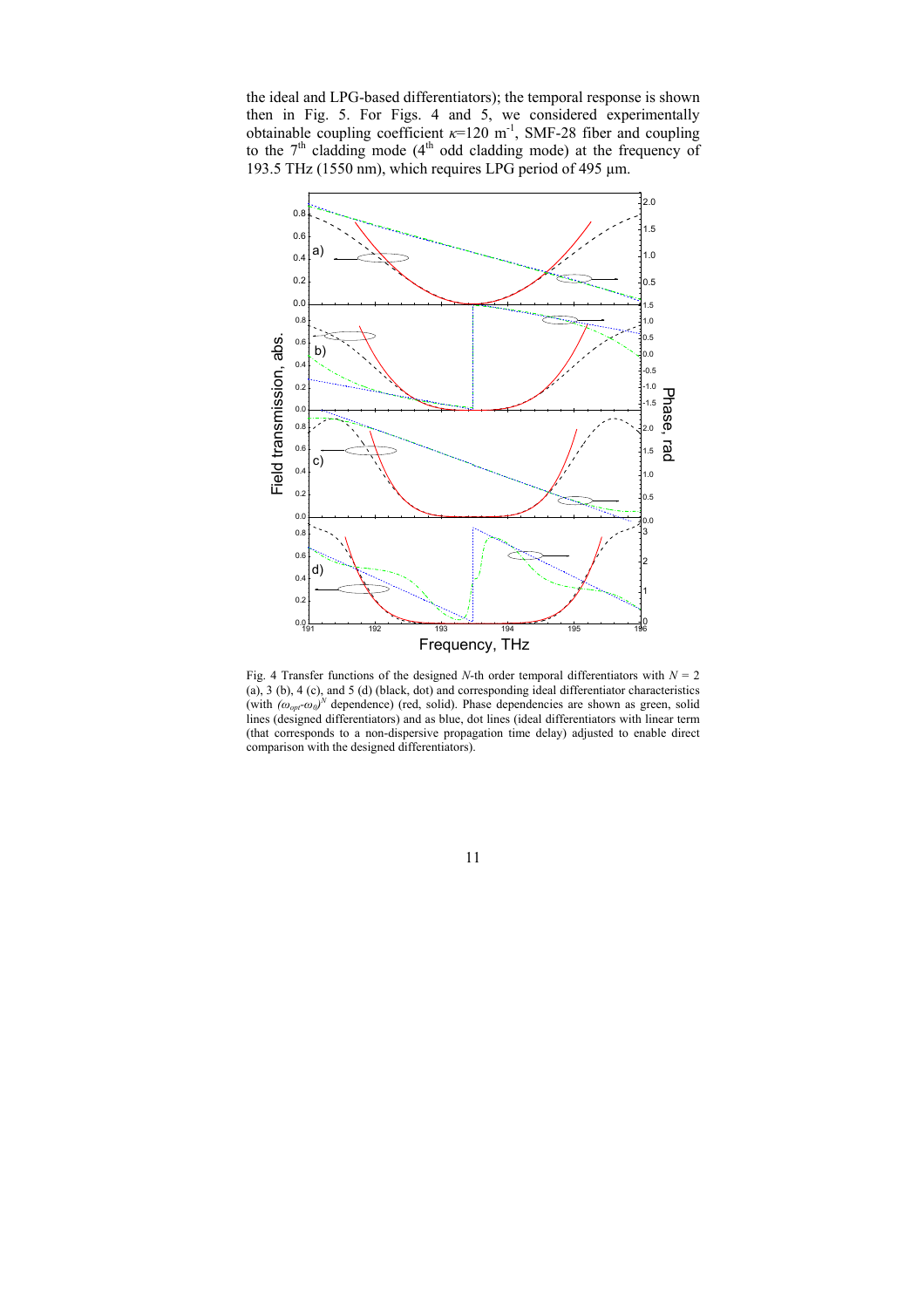

Fig. 5 The temporal envelopes of an input Gaussian pulse (dotted, blue) and of the waveform at the LPG output (for the  $2<sup>nd</sup>$  (a),  $3<sup>rd</sup>$  (b),  $4<sup>th</sup>$  (c) and  $5<sup>th</sup>$  (d) order differentiator) (solid, black) and ideal waveforms of differentiated pulses (dashed, red).

We suggested also an alternative technique for the all-optical ultrafast differentiation that is based on a two arm interferometer [A4] that can be implemented using of-the-shelf bulk optics based components [A4] or using wavegude technology.

The device is demonstrated on a symmetric Michelson interferometer, which has the spectral transfer function given by:

$$
H_{t}(\omega-\omega_{0})\approx 1+\exp(i\omega\tau)=1+\exp[i(\omega-\omega_{0})\tau]\exp(i\omega_{0}\tau), \qquad (6)
$$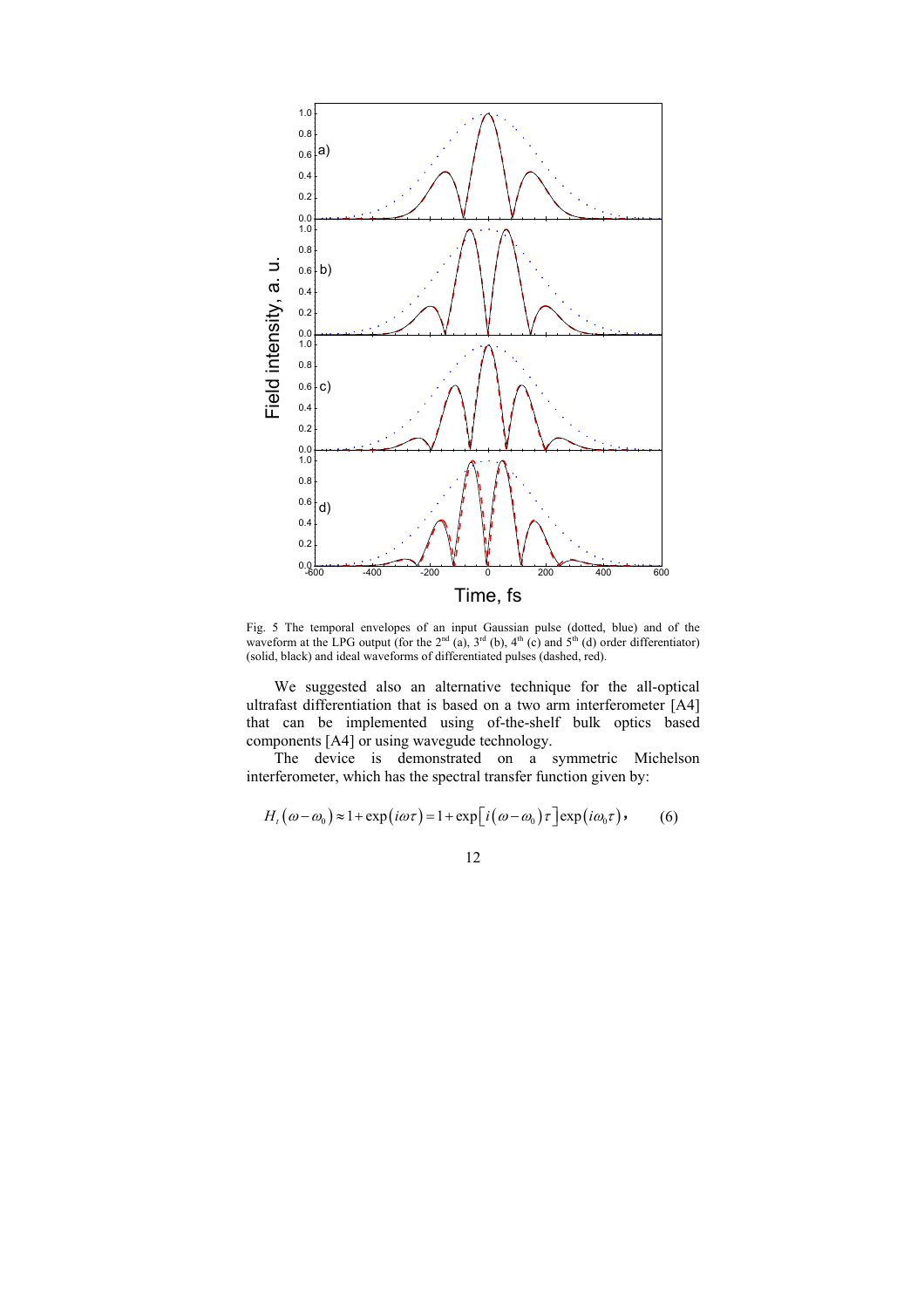where  $\tau$  is the relative time delay between the two interferometer arms. Setting the interferometer to operate at a minimum transmission t( $\omega-\omega_0$ ) = 0 at the carrier frequency ( $\omega = \omega_0$ ), it follows from (6) that  $\tau = \pi (2m+1)/\omega_0$  (*m* is an arbitrary integer) and subsequently:

$$
H_t(\omega - \omega_0) \approx 1 - \exp\left[i\pi(2m+1)(\omega - \omega_0)/\omega_0\right],\tag{7}
$$

The function in (7) can be approximated over a sufficiently narrow bandwidth centered at  $\omega_0$  by the first two terms of the Taylor series resulting in:

$$
H_{i}(\omega-\omega_{0})\approx -i(\omega-\omega_{0})\pi(2m+1)/\omega_{0}, \qquad (8)
$$

which is the transmission function required for the  $1<sup>st</sup>$  order temporal differentiation.

The simulated spectral magnitude and phase response of a single Michelson interferometer over a half of its period is shown in Fig. 6 (solid curves). We fixed the relative time delay to  $\tau = 600$  fs corresponding to  $m = 116$ . It can be observed that as anticipated, the interferometer frequency response is linear only within the vicinity of the zero transmission wavelength. As the  $N<sup>th</sup>$ -order differentiator can be made using a linear filter with the transfer function of  $\left[ i(\omega - \omega_0) \right]^N$ , it can be realized by a concatenation of *N* identically-configured single-stage

interferometers. The dashed curves in Fig. 6 show the result for  $N = 2$ (the  $2<sup>nd</sup>$ -order optical differentiator), which is characterized by a quadratic frequency amplitude response; notice that the operation bandwidth is identical to that of the corresponding  $1<sup>st</sup>$  order differentiator. The differentiation capabilities of the constructed first and second-order differentiators [A4] are shown in Figs. 7 and 8.

13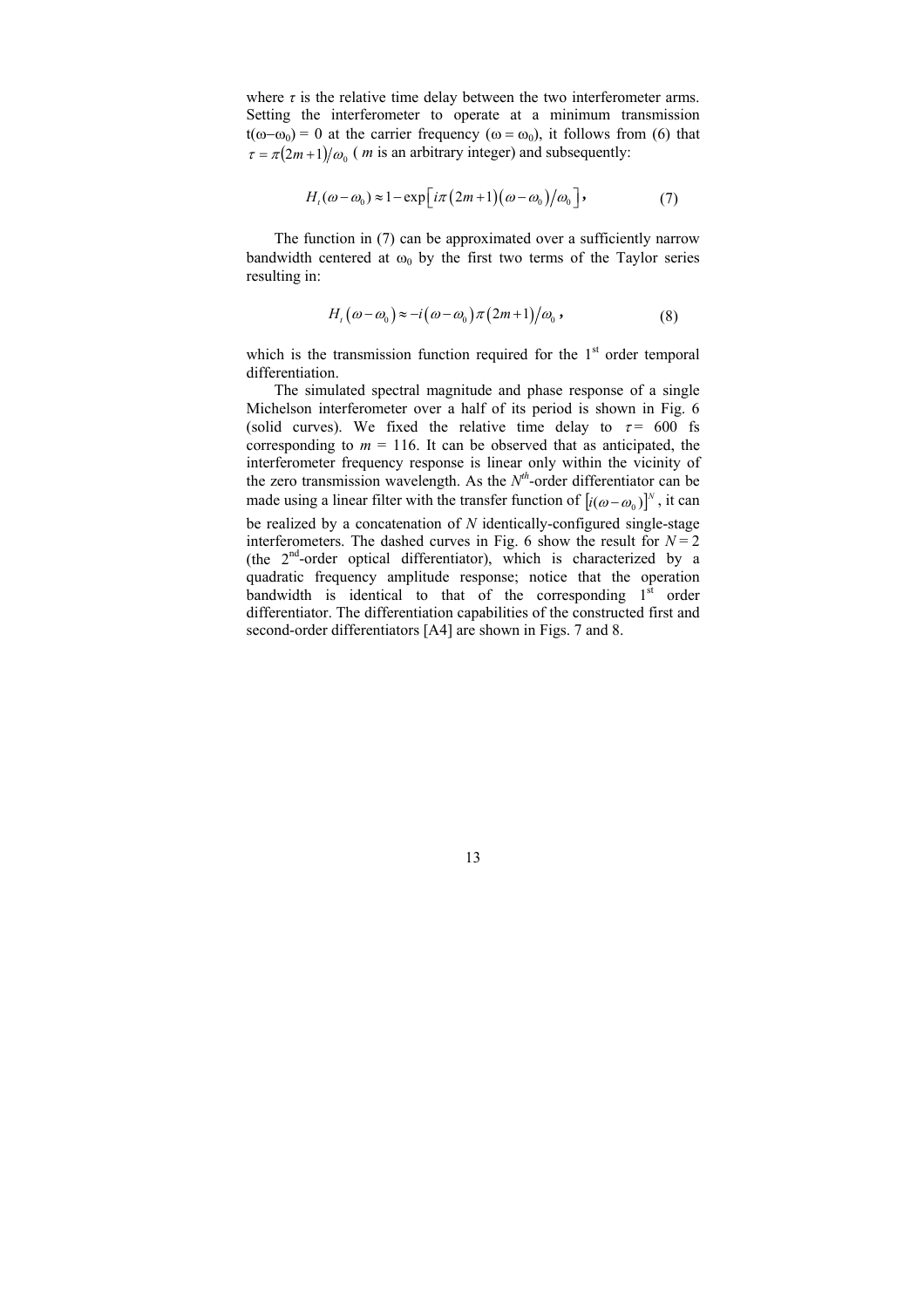

Fig. 6. Simulated magnitude and phase of the spectral transmission *t* for a single and double Michelson interferometer (parameters given in the text) over a half of its period.



Fig. 7. Measured 1<sup>st</sup> order differentiated pulses generated from 1.9 ps (dashed curves) and 0.9 ps (solid curves) Gaussian-like pulses; ticks show the exact differentiation characteristics of an ideal Gaussian pulses.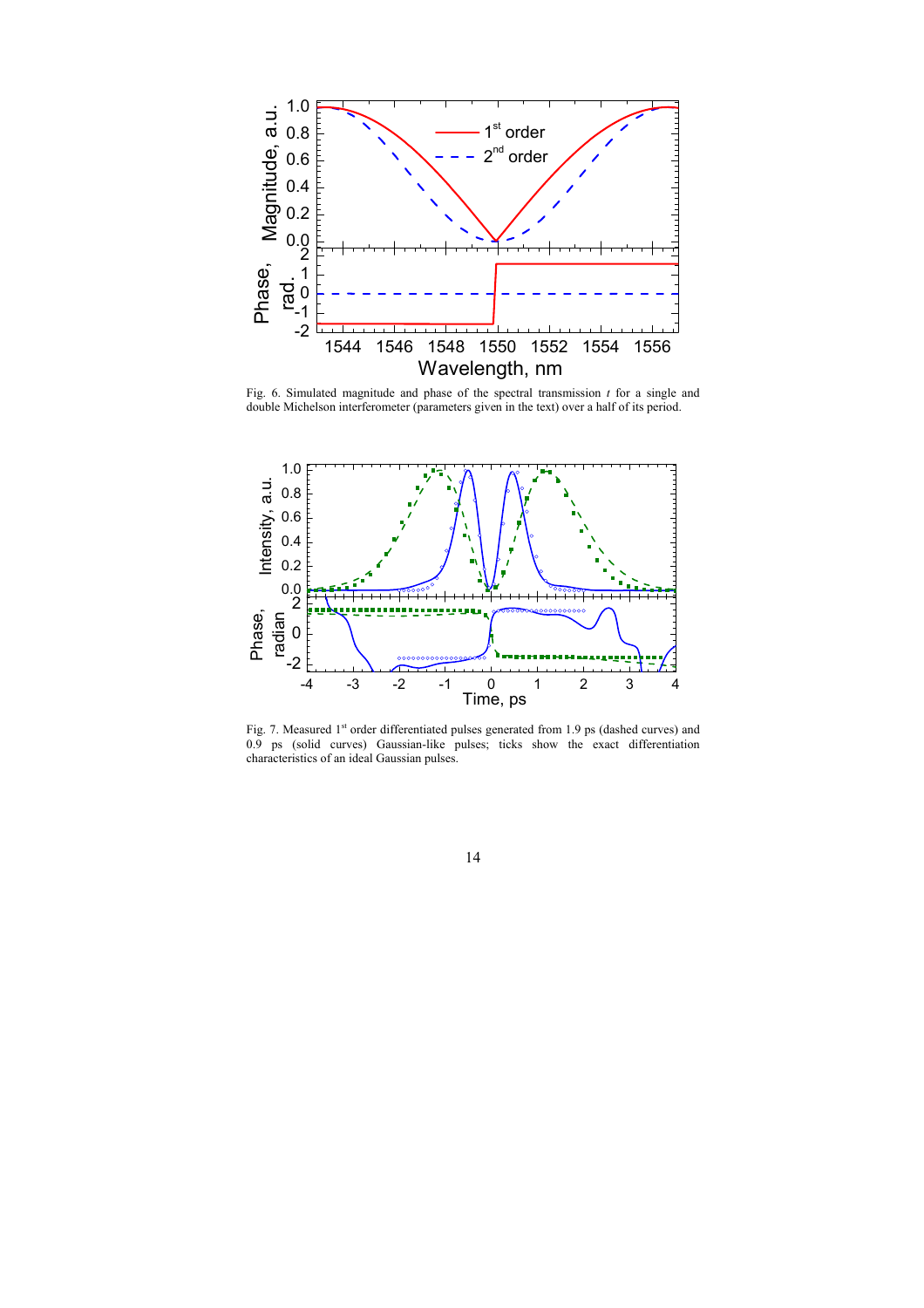<span id="page-15-0"></span>

Fig. 8. Measured 2<sup>nd</sup> order differentiated pulse using a 1.2-ps input Gaussian-like pulse; hollow circles show exact differentiation characteristics of an ideal Gaussian pulse.

#### **3. Ultrashort flat-top pulse generation**

As we have shown in the previous chapter, a uniform LPG operating in full-coupling condition (e.g. when  $\kappa L = \pi/2$  [\[14](#page-5-2)] provides a linear filtering function around its resonance frequency  $\omega_0$ ). In what follows, we assume an input Gaussian pulse,  $u(t) \propto exp(-at^2)$ , where *a* is a constant of no relevance for our purposes. The corresponding differentiated pulse is an odd-symmetry Hermite-Gaussian (HG) waveform [[14,](#page-5-2)[19\]](#page-7-0),  $\partial u(t)/\partial t \propto t \cdot \exp(-at^2)$ , which consists of two concatenated pulses with identical amplitude profiles inversed in time that have a relative phase difference of π. Let us now consider a finite detuning of the input pulse carrier frequency <sup>ω</sup>*car* with respect to the filter's resonance frequency  $\omega_0$ ,  $\Delta \omega = \omega_{car} \omega_0$ . The LPG filtering function is now given by  $V(\omega) \propto -i\omega U(\omega) + i\Delta \omega U(\omega)$ , which in the temporal domain corresponds with the following operation:  $v(t) \propto \partial u(t)/\partial t + i\Delta \omega u(t)$ . Thus, the temporal intensity profile of the signal at the LPG output can be written as:

<span id="page-15-1"></span>
$$
\left| v(t) \right|^2 \propto \left| \frac{\partial u(t)}{\partial t} \right|^2 + \Delta \omega^2 \left| u(t) \right|^2. \tag{9}
$$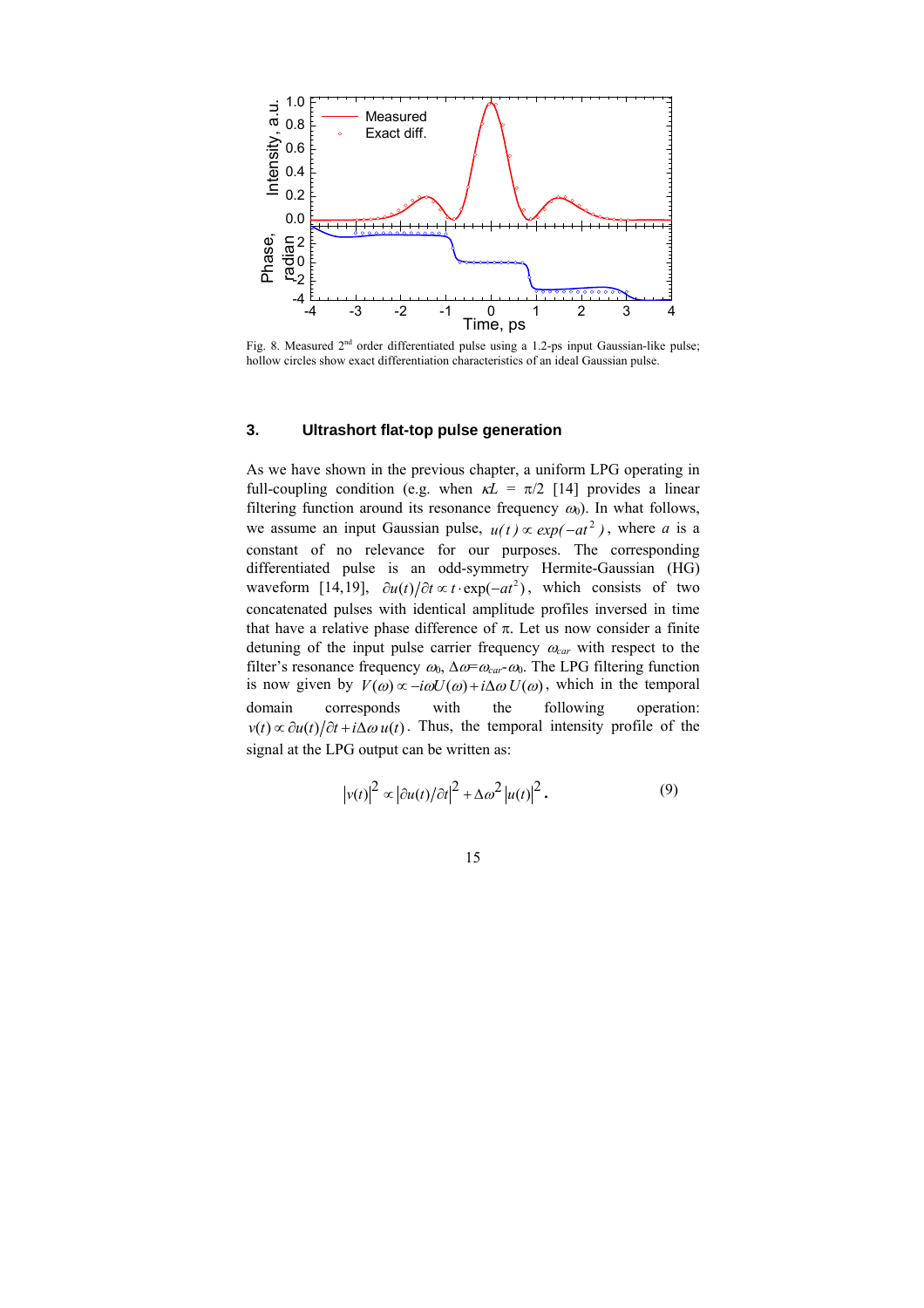From (9) it is obvious that for  $\omega_{car} = \omega_0$  the device operates as an optical differentiator. However, for  $\omega_{car} \neq \omega_0$ ,  $|v(t)|^2$  consists of the sum of the differentiated waveform and the original waveform, with a relative weight given by the detuning factor  $(\omega_{\text{car}} - \omega_0)^2$ . When  $|u(t)|^2$  is a temporally symmetric pulse (like a Sech<sup>2</sup> or a Gaussian), the differentiated pulse is a symmetric double-pulse [A1]. By properly adjusting the detuning factor  $(\omega_{\text{car}} - \omega_0)^2$ , the valley in between the two peaks of the double-pulse (differentiated waveform) can be completely filled with the contribution coming from the second term of the right side of (9) (which has the shape of the original pulse  $u(t)$ ) leading to the formation of a single flat-top pulse, Fig. 9 [A5].



Fig. 9. Experimentally generated intensity (a) and phase (b) temporal profiles of the synthesized waveforms at the uniform LPG output for different values of the 1.8-ps input pulse-LPG detuning Δλ*.*

In the presence of the first-order chromatic dispersion *D*, the original, transform-limited waveform *u(t)* changes to: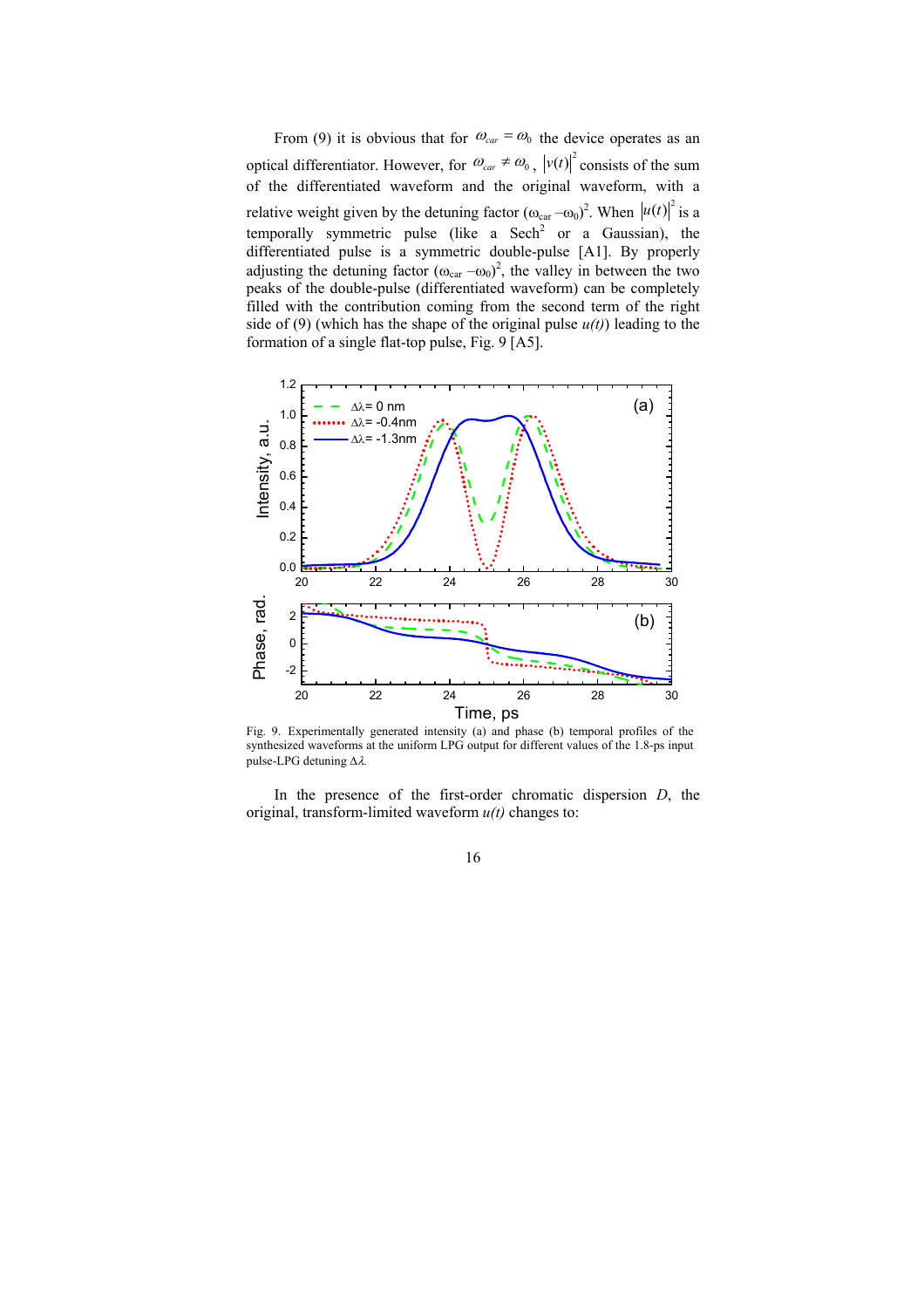$$
u(t)^{disp} \propto w(t) \exp(-jDt^2), \qquad (10)
$$

where *w(t)* is a real (transform-limited) function. For example, for *u(t)* Gaussian, *w(t)* is also of Gaussian shape of longer duration. As a result, (9) can be re-written as:

$$
\left| v(t)^{disp} \right|^2 \propto \left| \frac{\partial w(t)}{\partial t^2} + \left| w(t) \right|^2 \left( \left( \omega_{car} - \omega_0 \right) - 2Dt \right)^2 \tag{11}
$$

By comparing (11) with (9) we see that besides  $u(t)$  being replaced by *w(t)*, the so-called detuning factor has been modified to  $((\omega_{\text{car}} - \omega_0) - 2Dt)^2$ , which depends on the time variable due to the presence of the introduced term *Dt*. This term is odd-symmetric in *t* (i.e. it is negative for  $t < 0$  and positive for  $t > 0$  with the same absolute value for  $\pm |t|$ ), thus inducing an asymmetric distortion in the otherwise temporally symmetric output pulse waveform. It is worth noting that the term *Dt* does not cause the mentioned asymmetric distortion in (11) when the device is operated as an optical differentiator, which corresponds to  $(\omega_{car} - \omega_0) = 0$ .

We suggested to compensate for this dispersion-induced distortion by proper tuning of the LPG. In what follows we provide a brief analysis that predicts that the dispersion-induced distortion of a flat-top pulse generated with an LPG-based optical differentiator could be compensated by properly adjusting the LPG strength κ*L.*.

According to a previous study [\[14](#page-5-2)], the transfer function of a LPG that is set to operate close to the full coupling condition (zero transmission at the resonance frequency  $\omega_0$ ) can be approximated in the vicinity of the resonance frequency as:

$$
H(\omega) \approx \left[ \cos(\kappa L) + j\alpha (\omega - \omega_0) \sin(\kappa L) \right] \exp(j\beta L), \tag{12}
$$

where  $\alpha$  is a constant, and  $\beta$  is the core mode propagation constant. Now, let us consider a slight detuning  $\Delta \kappa$  in the LPG coupling coefficient with respect to the value for which the LPG operates as optical differentiator ( $\kappa L = \pi/2$ ). Considering the first two terms of the corresponding Taylor series, we rewrite (12) into:

$$
H(\omega) \approx [\Delta \kappa L + j\alpha(\omega - \omega_0)] \exp(j\beta L)
$$
 (13)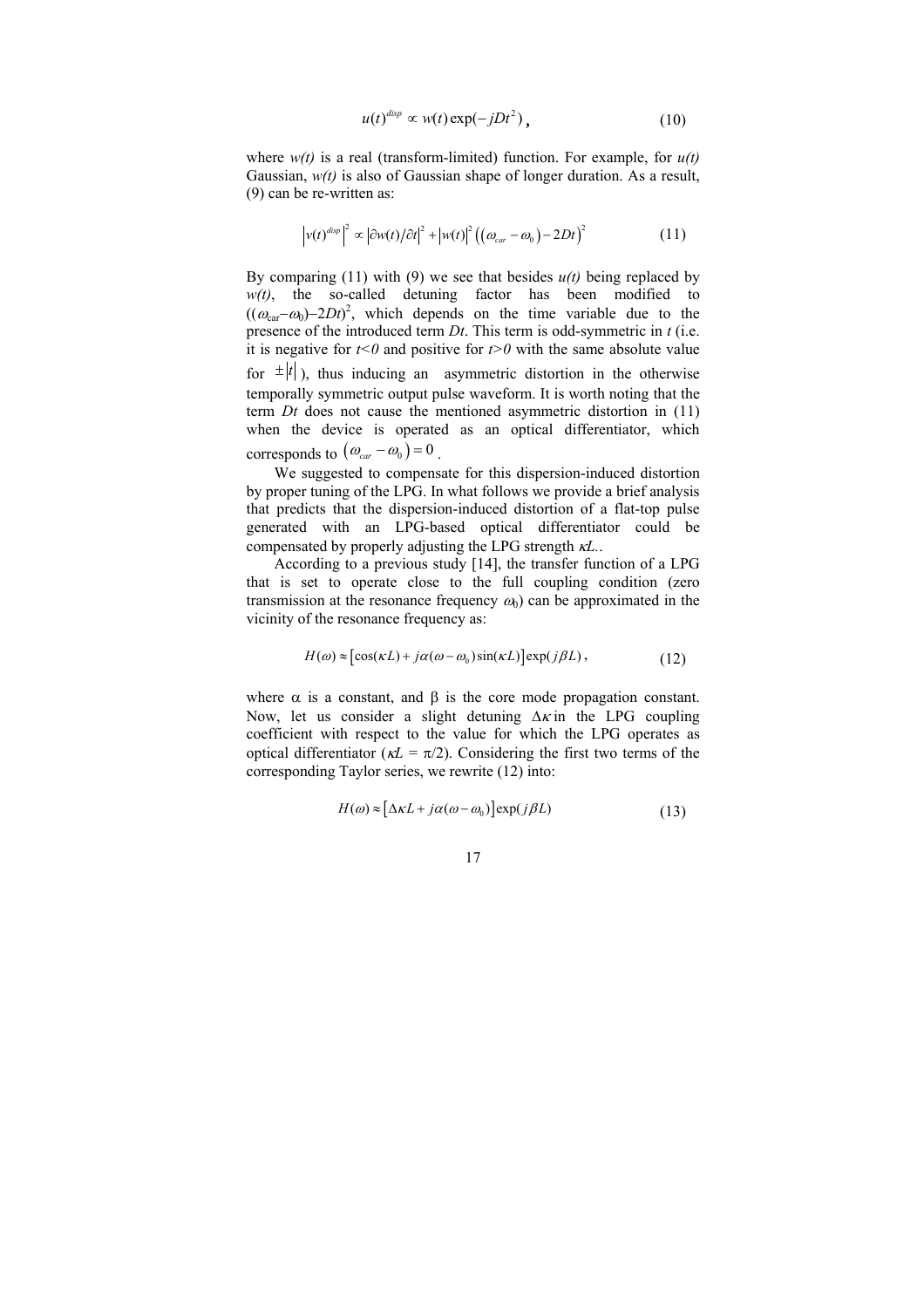For the sake of simplicity, we will first consider zero detuning between the input pulse carrier frequency  $\omega_{car}$  and the filter central frequency  $\omega_0$ ; in this case, the filtering operation in the temporal domain is given by:

$$
v(t) \approx \alpha \frac{\partial u(t)}{\partial t} + \Delta \kappa L u(t) \,. \tag{14}
$$

The key aspect of (14) is that there is no phase difference between the two terms on the right hand side, so the output intensity includes an interference term. For a transform-limited input optical pulse (with real temporal envelope) we obtain:

$$
\left| v(t) \right|^2 \approx \alpha^2 \left| \frac{\partial u(t)}{\partial t} \right|^2 + \left| \Delta \kappa L u(t) \right|^2 + 2 \alpha \Delta \kappa L \frac{\partial u(t)}{\partial t} u(t) \,. \tag{15}
$$

Further assuming that the input pulse is temporally symmetric (e.g. Gaussian or Sech<sup>2</sup>), the last term in (15) exhibits temporal odd symmetry (i.e. it is negative for  $t<0$  and positive for  $t>0$  with the same absolute value for  $\pm |t|$ ), thus inducing a temporally asymmetric waveform distortion similar to that caused by the dispersion (see discussions above). This odd symmetry comes from the differentiated waveform ( $\partial u(t)/\partial t$ ) that consists of two pulses that have identical temporal field profiles (inverted in time), but are phase shifted by π. This  $\pi$ -phase shift implies that the field intensities of the two pulses are of opposite signs [A1]. As a result, (15) indicates that depending on the sign of  $\Delta \kappa$ , the leading-edge peak of the generated optical pulse will exhibit a higher intensity ( $\Delta \kappa > 0$ ) or a lower intensity ( $\Delta \kappa < 0$ ) than that of the trailing-edge peak.

When considering (i) a finite detuning of the pulse carrier frequency  $\omega_{car}$  from the filter central frequency  $\omega_0$  and (ii) the effect of dispersive propagation, we obtain an equation that includes two asymmetry terms – one that is associated with the pulse dispersive propagation (present in (11)) and another one that is associated with the effect of LPG strength tuning (present in (15)):

$$
\left| v(t)^{disp} \right|^2 \propto \alpha^2 \left| \frac{\partial w(t)}{\partial t} \right|^2 + \Delta \kappa^2 L^2 \left| w(t) \right|^2 + 2 \alpha \Delta \kappa L w(t) \frac{\partial w(t)}{\partial t} + \quad (16)
$$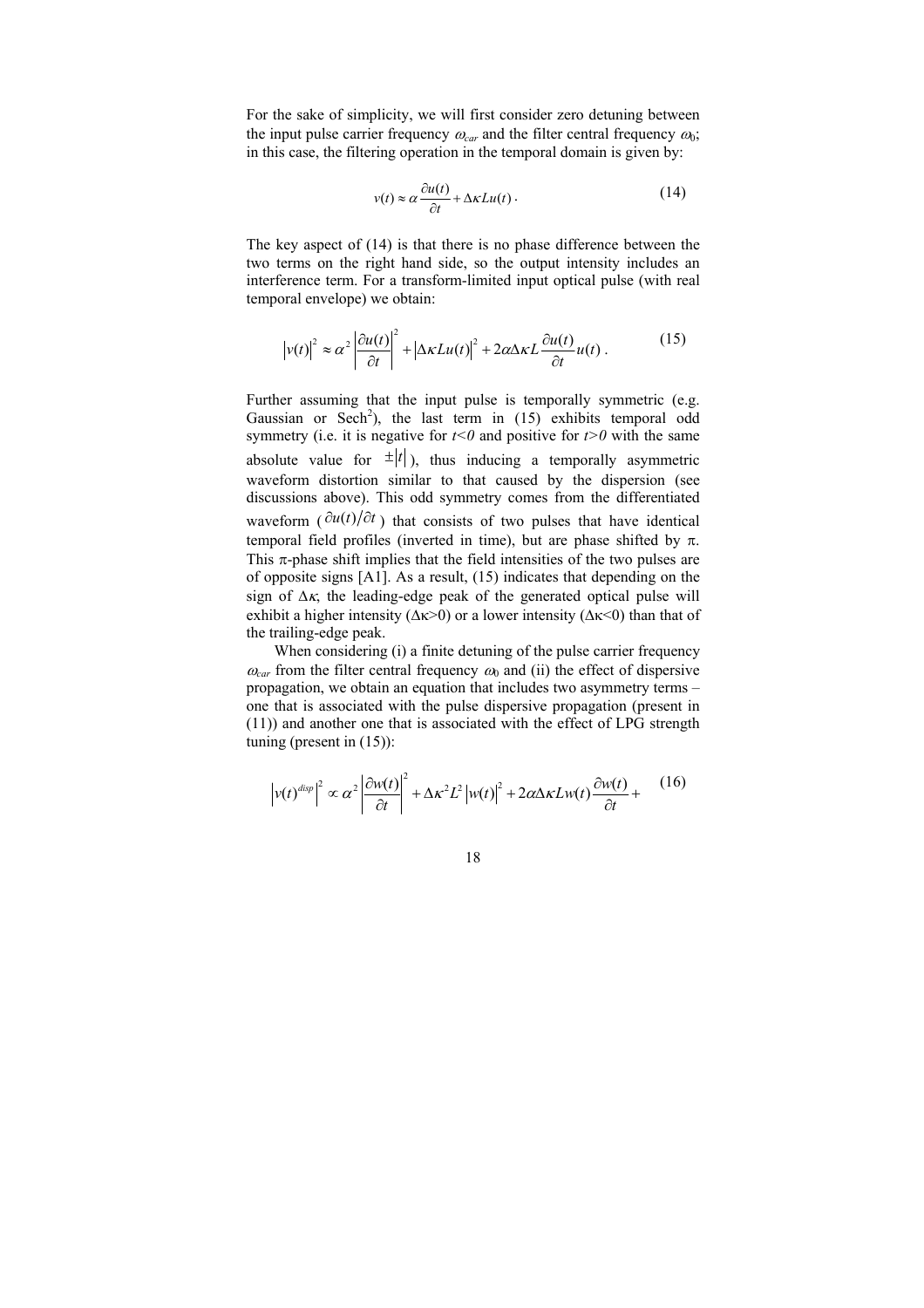$$
+\alpha^2\left((\omega_{car}-\omega_0)-2Dt\right)^2\left|w(t)\right|^2.
$$

By a proper choice of the sign and magnitude of  $\Delta \kappa$ , the two asymmetry terms in (16) can, to a certain degree, cancel each other out. In this way, the dispersion-induced waveform asymmetry could be compensated by a proper tuning of the LPG strength (to operate outside the full-coupling condition). As follows form results shown in Fig. 10 [A6], our numerical simulations and experimental results show that the dispersioninduced waveform distortion can be counter-balanced almost entirely using this simple mechanism even in the presence of a significant amount of the dispersion.



Fig. 10 Waveforms at the output of the LPG filter adjusted to obtain flat-top waveform (a); situation shown in (a) after adding 18 meters of SMF-28 standard telecom fiber (b); and situation from (b) after re-adjusting the LPG strength and filter-input pulse detuning to recover the flat-top waveform (c). Calculated data shown as dashed red; measured as solid black.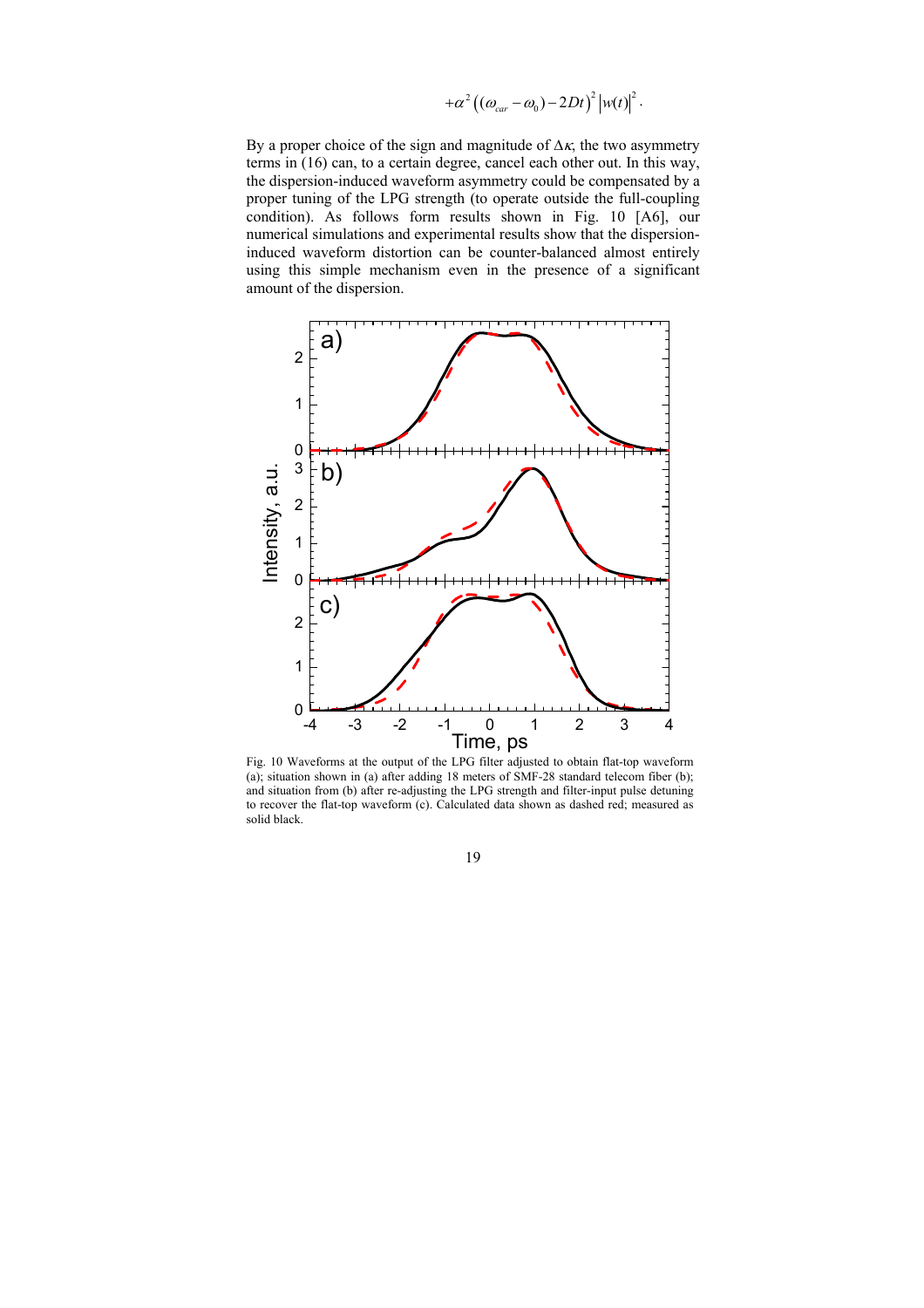## <span id="page-20-0"></span>**4. Ultrafast telecommunications**

For high-speed serial data transmission that operates at rates of 160 Gbit/s and above, management of the timing jitter becomes increasingly challenging. The tremendous impact of timing jitter can be reduced by use of system components (e.g., switches, demultiplexers, add-drop, etc.) with a high tolerance to the timing jitter. High-speed, jitter-tolerant optical components may be obtained, e.g. by generating a square-like, i.e. flat-top gating window in ultra-fast (fs-response) Kerr-effect-based non-linear optical components. This scheme was implemented, e.g., using a non-linear optical loop mirror (NOLM) [[2](#page-7-0)0]. For optimum performance, the gating pulse has to be shorter than the one-bit time window and at the same time it should have constant intensity over a time interval as long as possible. Both of these requirements can be fulfilled when using flat-top pulses.

Fig. 11 shows a schematic of the experimental set-up. It consists of three principal parts that will be described subsequently: the NOLM, the flat-top pulse generator, and the transmitter.

<span id="page-20-1"></span>

Fig. 11. Set-up for 640 Gbit/s. ERGO – Erbium glass oscillator, PC – polarization controller, MOD – modulator, BER – bit error ratio, BP – band pass.

The NOLM consists of a *Sagnac* interferometer containing a nonlinear fiber. The signal propagates inside the loop in both (opposite) directions and interferes at the NOLM's input/output coupler. Without the presence of the gating signal, the phase difference experienced by light propagating in both directions is zero, which results in constructive interference at the input port of the NOLM, i.e. the signal is reflected back. In the presence of the gating pulse that propagates unidirectionally in the NOLM only, the co-propagating signal light experiences a nonlinear phase shift, which introduces a phase difference between signals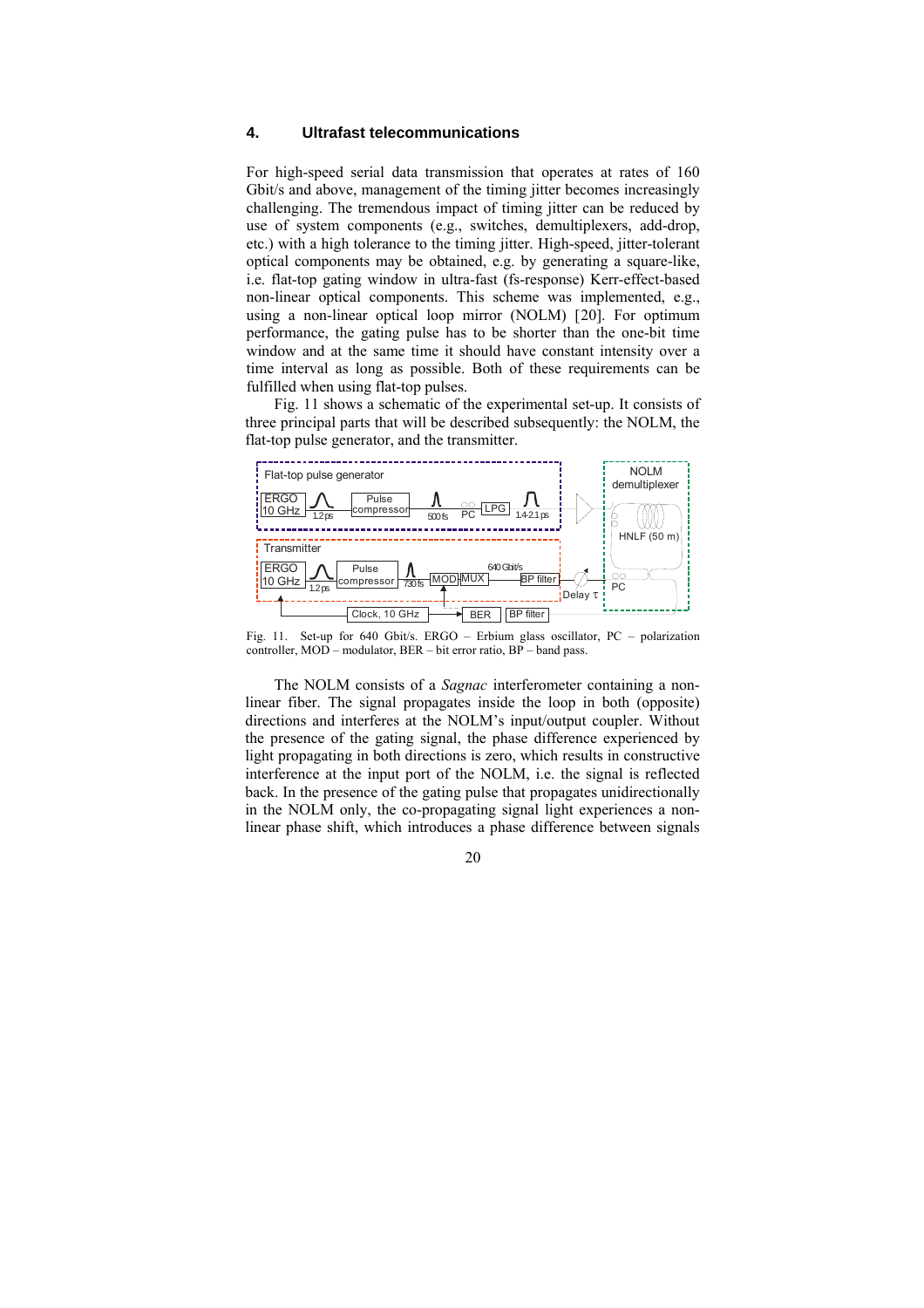propagating in both directions. Adjusting the parameters (e.g., the gating signal intensity) to produce a phase difference equal to  $\pi$ , the signal, which is overlapped with the gating pulse, is directed to the NOLM output port. For optimum operation, the gating signal has to be propagated simultaneously with the target data pulse. Obviously, any delay between these two pulses (caused, e.g., by the timing jitter) severely degrades the performance. As the tolerance to the timing jitter scales with the one-bit time slot duration, higher repetition rate based systems are generally more timing jitter sensitive.

For the system evaluation, we measure the back-to-back sensitivity at 10 Gbit/s first. Subsequently, we characterize the 640-Gbit/s set-up: we measure power penalty using the optical gate based on the flat-top pulses and for comparison with a non-flat-top pulse, Fig. 12. The flat-top pulses are generated usign previously-described pulse shaping scheme [A5,A6]. To performe fine tuning of the filter resonance frequency and the LPG strength independently, we developed an original tuning technuque based on simultaneous bending and straining of a fiber with inscribed LPG [A7]. From Fig. 12 we see that the use of non-flat-top gating pulses results in an additional power penalty of 13 dB for the error-free level of  $BER=10^{-9}$  compared to the flat-top case, where the penalty is only 3.5 dB with respect to the 10 Gb/s back-to-back. Moreover, there is an error floor using non-flat-top pulses indicating that the system is limited by relative timing jitter, which is over 110 fs rms in our system This is confirmed by the eye diagrams that are shown in Fig. 13. We clearly see that using the non-flat-top gating pulses lead to amplitude noise, which is typical for timing jitter-limited systems. Again, influence of this phenomenon is considerably reduced when flattop gating pulses are used. All these measurements were carried out on the same data channel.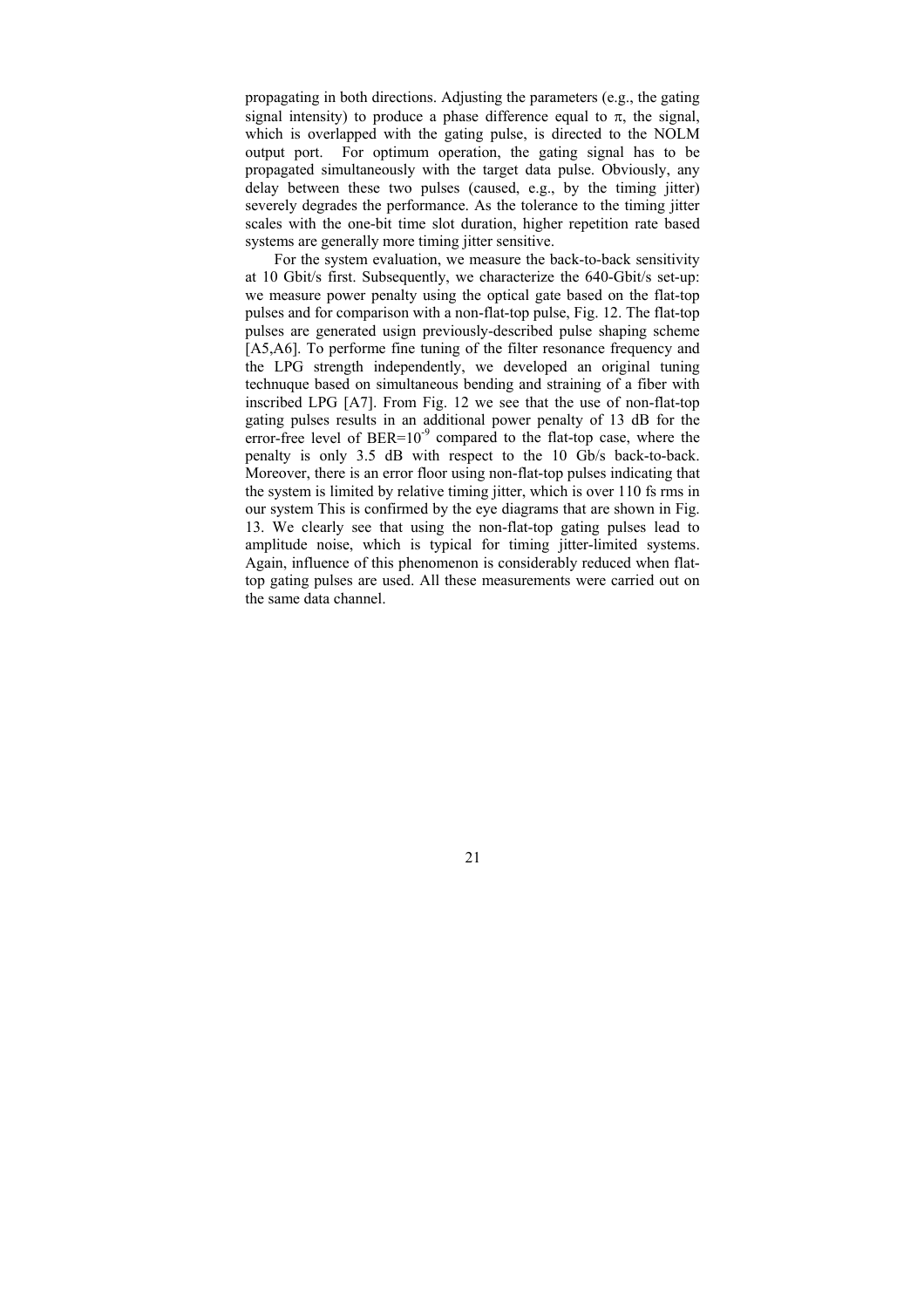

Fig. 12. BER characteristics: back-to-back (squares), using flat-top pulses (circles), and using non-flat-top pulses (triangles). The demultiplexing results are from the same data channel.



Fig. 13. Eye diagrams obtained for flat-top and non-flat-top gating pulses.

The previous data clearly show that the used flat-top gating pulses are capable of mitigating the system timing jitter being over 110 fs rms. To find a maximum value of the timing jitter that can be tolerated by the demultiplexer with the available flat-top pulses, we increase the power at the receiver by 5 dB over the error-free level and vary the delay between the data and gating pulses. Subsequently, we measure the BER for different levels of this delay, Fig. 14. The flat-top waveform is also shown in order to visualize the relation between the gating pulse flat-top duration and the amount of delay that can be tolerated for error-free operation (with BER<10 $^{\circ}$ ). We see that an additional time displacement of 350 fs can be tolerated. Together with the system jitter of 110 fs, this gives almost 500 fs tolerance or 30% of the 640 Gb/s time slot, which is

22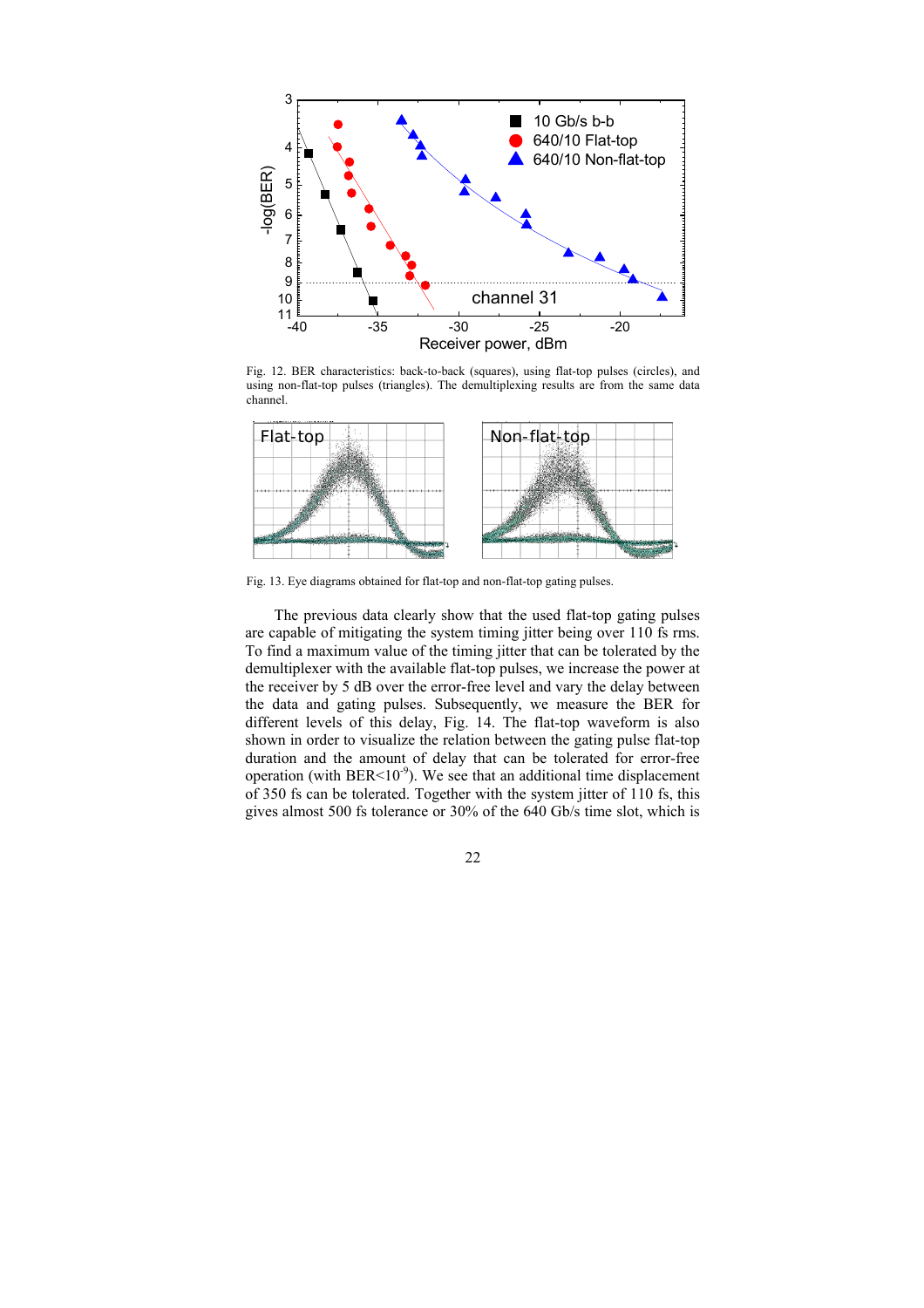<span id="page-23-0"></span>a value very close to the flat part of the flat-top pulse of 550 fs. For nonflat-top gating pulses, the system do not tolerate any additional timing jitter, which can be understood from the above analysis indicating that the system is already limited by its timing jitter of 110 fs rms.



Fig. 14. BER timing jitter tolerance (triangles) and intensity profile of the used flat-top pulse (dashed).

## **5. Gain-assisted components**

As we showed in previous chapters, optical filters are needed and routinely used in ultrafast all-optical signal processing. They are based on different principles and technologies like thin film filters, fiber Bragg gratings, arrayed waveguide gratings, cascaded waveguide resonators and interferometers, LPGs, etc. In the current and next-generation optical systems, the tunability of these devices is more and more an imperative to enable systems reconfiguration and fine tuning. Moreover, for further integration, it may be also advantageous to combine filtering functions with signal amplification.

<span id="page-23-2"></span><span id="page-23-1"></span>One of possible implementations that could address these issues is based on LPG made into an active optic medium, the idea that was already presented in several reports [[21,22,23,24](#page-7-0)]. Work presented in Refs. [21](#page-23-2) and [22](#page-23-2), shows how the LPG transmission characteristics would change via optical pumping of erbium ions present in the fiber cladding [[21](#page-23-2)] or core [\[22](#page-23-2)] (it is worth noting that similar effects cannot be generally obtained considering a passive LPG followed by an amplifier). It was predicted [\[21](#page-23-2)] that total energy transfer from the core into the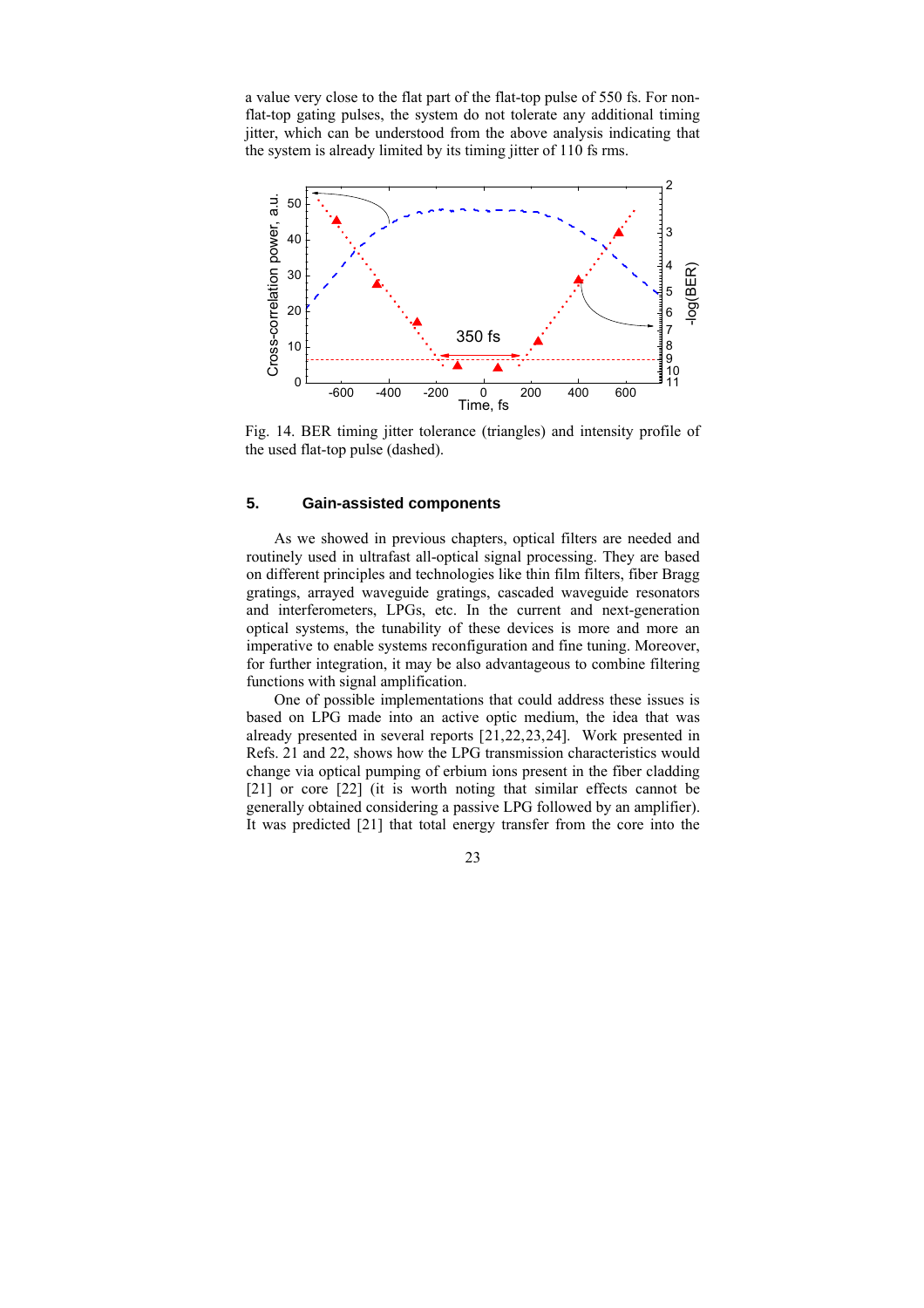cladding mode can be realized not only at the discrete values of the LPG strength  $\kappa L = m\pi/2$  ( $m=1,2,3,...$ ) as for an LPG made in a standard lowloss and no gain fiber, but practically for any value of the LPG strength. This may result in a possibility to realize an LPG that has its resonance dip controllable via optical pumping. Concerning realization of LPGs in active optical fibers, the existing reports [[23,24](#page-23-2)] do not demonstrate experimentally any of the above-mentioned effects.

We realized experimentally, to our knowledge for the first time, an LPG-based device that shows advanced features accessible only by incorporation of an LPG into an active media, more specifically (i) tuning of the LPG resonance dip depth and (ii) an amplifying LPG operating in the full coupling condition. Incidentally, this is also the first report on LPG fabrication in an active fiber using  $CO<sub>2</sub>$  laser technique.

First, let us explain the principal mechanism. The complex amplitude of the core mode, where the signal is initially launched, is in presence of the LPG and optical gain described by the equation [10]:

$$
H_{t} = \left[ \cos(\gamma L) + i \frac{\sigma}{\gamma} \sin(\gamma L) \right] \exp(i(\beta_{10} - \sigma) L), \tag{17}
$$

where  $\sigma = (\beta_{10} - \beta_{20} - 2\pi / \Lambda)/2$  is the detuning factor,  $\beta_{10} = \beta_1 + i\alpha_1$  is the propagation constant of the core mode,  $\beta_{20} = \beta_2 + i\alpha_2$  is the propagation constant of the interacting cladding mode with *α1,2* accounting for loss  $(a_1, a_2 > 0)$  or gain  $(a_1, a_2 < 0)$  of the modes.

At the resonance wavelength, at which the mode matching condition is satisfied, the detuning factor becomes purely imaginary:  $\sigma = -j(\alpha_2 - \alpha_2)/2$ . If we look at the condition at which the transmission is zero at the resonance wavelength, we get from (17) the following condition (for  $q>1$ ; for  $q<1$ , the formula changes to a hyperbolic function [[21\]](#page-23-2)):

$$
\cos\left[\sqrt{1-q^2}\kappa L\right] + \frac{q}{\sqrt{1-q^2}}\sin\left[\sqrt{1-q^2}\kappa L\right] = 0\,,\tag{18}
$$

This expression is already re-written to show explicit relation between the LPG strength  $\kappa L$  and a dimensionless gain factor  $q = (\alpha_2 - \alpha_1)/2\kappa$ . Solution of (18) is shown in Fig. 15 - we see that full coupling is possible for almost any value of κ*L* provided the loss/gain of the core and cladding modes are properly adjusted (parameter *q*).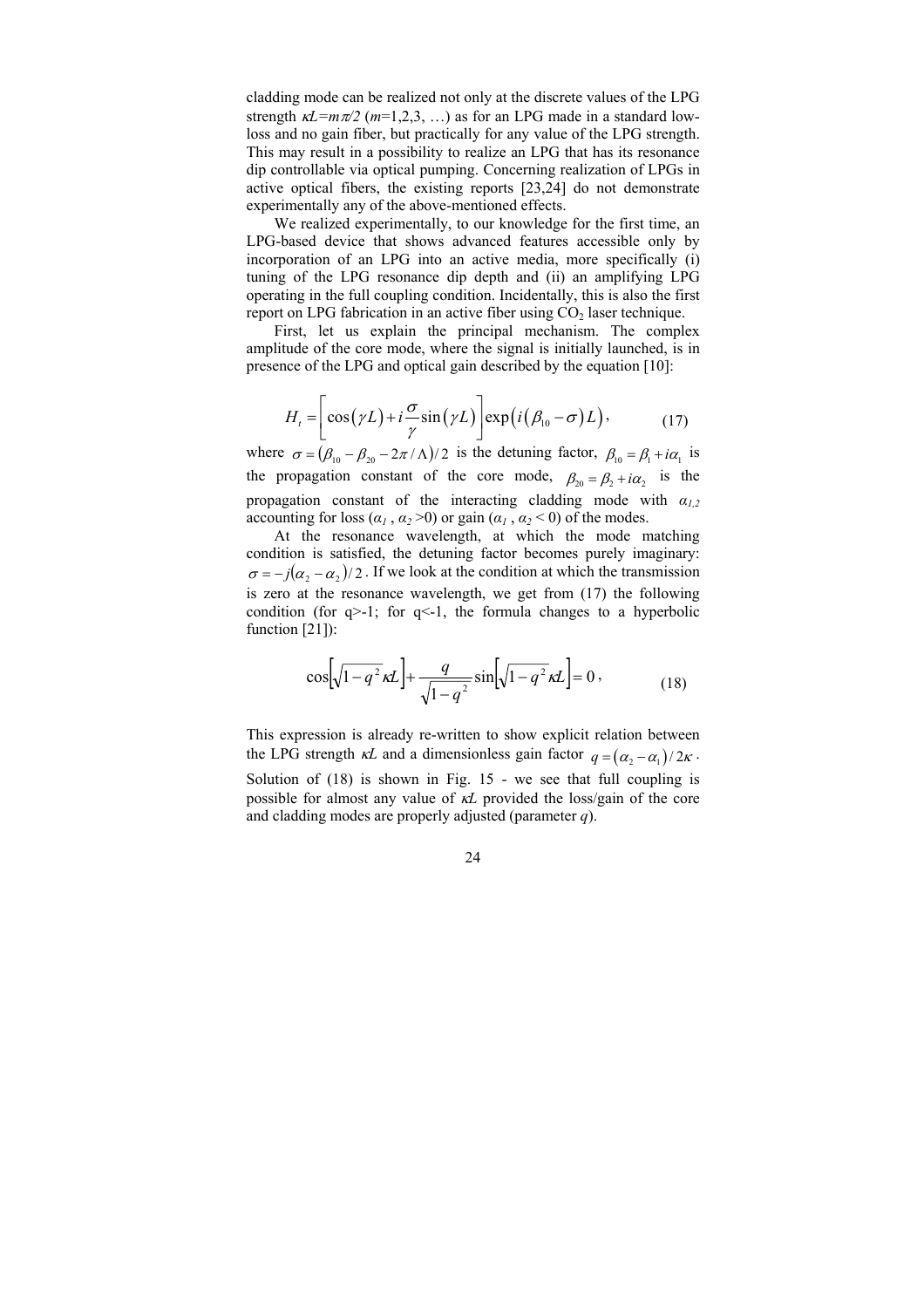

Fig. 15. Optimum values of gain/loss factor *q* that provide 100% core mode attenuation at the resonance wavelength.

The fact that amplifying fibers (with core doped with  $Er<sup>3+</sup>$  and gain in the 1.55 µm spectral window, EDF) are routinely used in fiber optic telecommunications together with the fact that there are up-to-date no demonstration of this very promising tuning technique are, in our opinion, caused by experimental challenges associated with it.

First, the most usual active fibers are designed for fiber amplifiers and are used in lengths of meters to tens of meters, which would be rather unpractical for a filtering device. Fibers with considerably higher gain are available, but are rarely UV photosensitive, which makes it impossible to use the most common UV-based LPG inscription technique. Fortunately, there are alternative techniques. We used one of these alternative techniques, which is  $CO<sub>2</sub>$ -laser inscription. Even though there are other reports on inscribing LPGs into active fibers with other alternative techniques [[23,24](#page-23-2)], no optical pumping was performed in Ref. [24](#page-23-2) and no features inaccessible by a cascade of EDF and LPG were observed in Ref. [23](#page-23-2). This is to our opinion mainly due to the fact that the EDF used had relatively low absorption coefficient of up to 16 dB/m [[23\]](#page-23-2) at its peak (around 1530 nm). This corresponds to  $\alpha_1 = 1.8$  m <sup>1</sup>, which would require very long LPGs (close to one meter) to perform the tuning [[22\]](#page-23-2).

To overcome this issue, we demonstrate our technique using **Er80**-[8/125](http://www.liekki.com/doc/Er80-8-125 Specification 050604.pdf) fiber from Liekki, Finland that has 1532-nm peak absorption of 80  $\overline{dB/m}$  (corresponding to  $\alpha_1 = 9.2$  m<sup>-1</sup>) and numerical aperture comparable to standard telecom fibers (0.13). This numerical aperture leads to three advantages: low splicing loss with standard fibers, lower nonlinearities, and longer period of LPG, which enables easier LPG fabrication using techniques like  $CO<sub>2</sub>$ .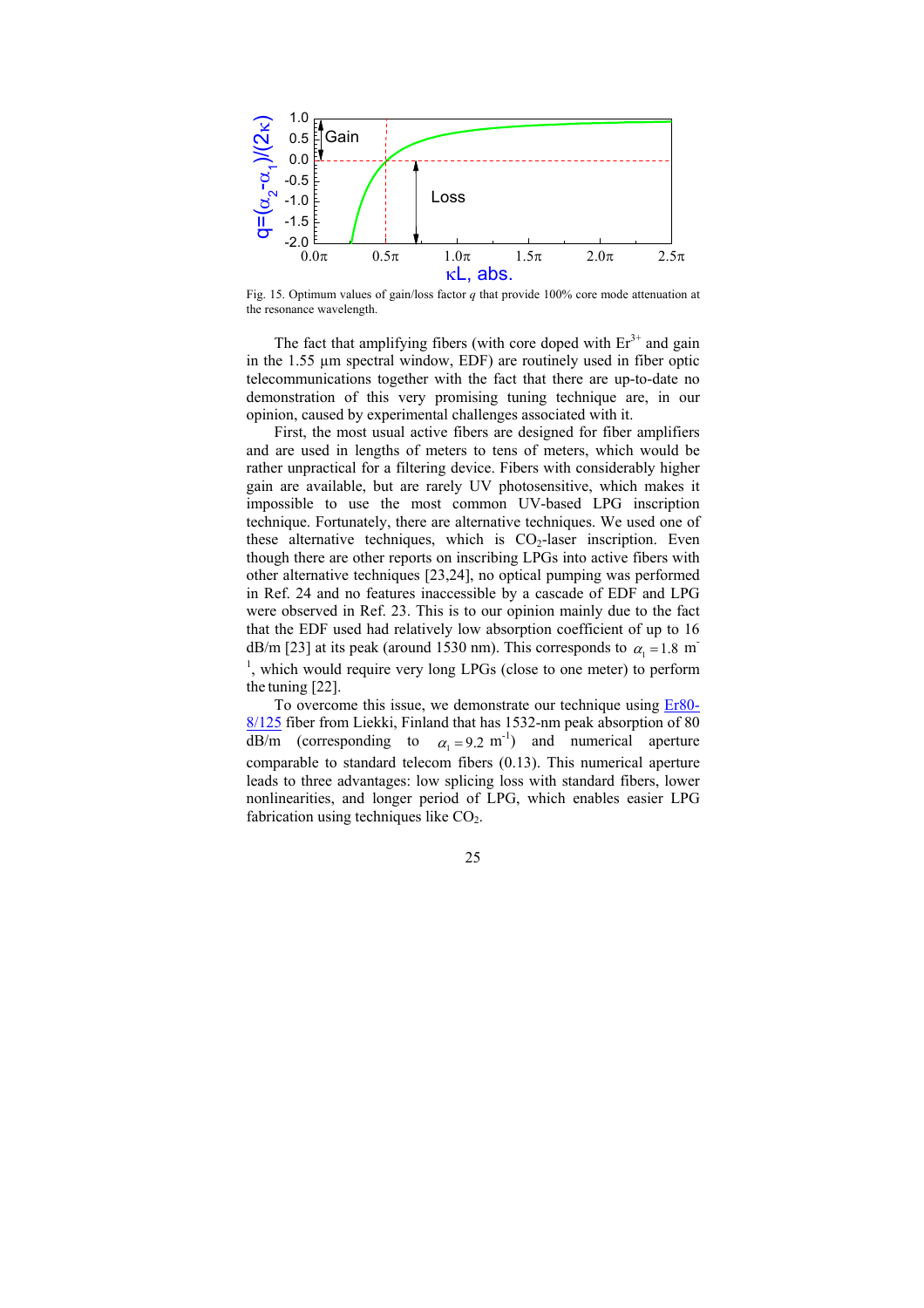First, we spliced a 15-cm piece of EDF in between two pigtails made of a standard fiber. From one side, a broadband signal combined with a pump diode (976-nm, max. power of 220 mW) through a 980/1550-nm coupler was launched. The other side of the EDF was connected into an optical spectrum analyzer. Two experiments shown demonstrate features predicted theoretically, Fig. 16, specifically the LPG tuning capability through loss/gain control and, as a special case, the feature that LPG of any strength can be tuned to the full-coupling condition. In the first demonstration, Fig.16a, the tuning capabilities are demonstrated for LPG that is close to the full-coupling condition. The other experiment, Fig. 16b, demonstrates an over-coupled LPG with the strength  $\kappa$ L >  $\pi/2$  brought to the full-coupling condition by inducing appropriate gain level. The input power was set to 0.5 mW and the pump power was increased gradually from 0 to the maximum value of 220 mW, Figs. 2a and 2b. Fig. 16a clearly confirms that the resonant condition can be varied through the gain – here, the LPG dip increased from 7 dB (this would correspond to  $\kappa$ L=0.35 $\pi$  for an LPG in a lossless fiber (LLF), pump of 0 mW) to the resonant value of 28 dB (corresponding to LLF-LPG  $\kappa$ L=0.495 $\pi$ , pump power of 32 mW) to 18 dB (corresponding to LLF-LPG  $\kappa$ L=0.54 $\pi$ , pump of 220 mW) while the off-resonance transmission monotonously increased at the same time from -12 dB to 3.5 dB (measured at 1531 nm). Fig. 16b shows the full-coupling condition for the LPG with  $\kappa L > \pi/2$ , i.e. in our case,  $\kappa L = 0.57\pi$  with the off-resonance amplification of 3.5 dB (measured at 1527 nm).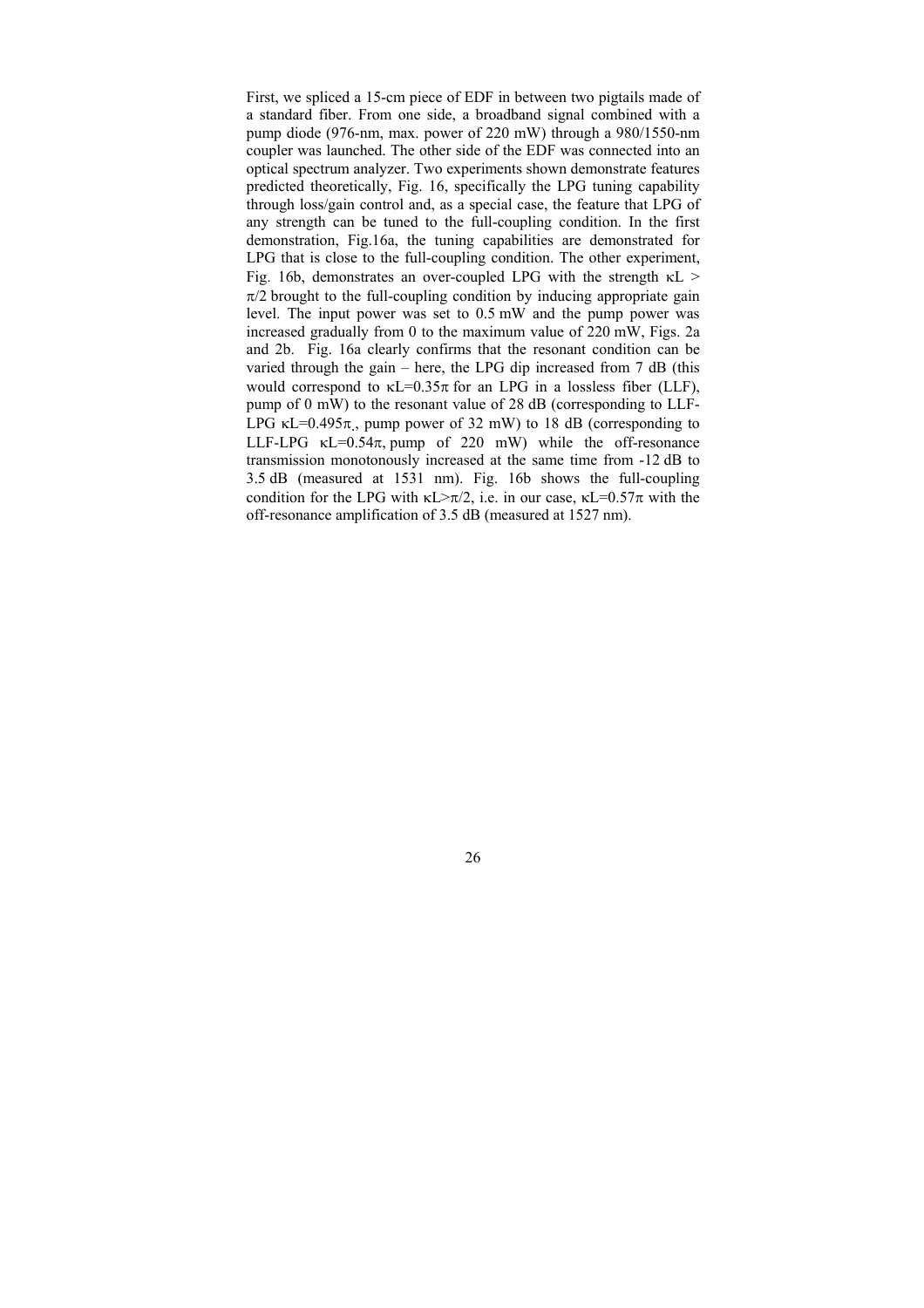<span id="page-27-0"></span>

Fig. 16. Measured transmission of LPG at  $\kappa$ L=0.52 $\pi$  (a) and  $\kappa$ L=0.57 $\pi$  (b) for input signal of 0.5 mW and different pump power levels (0 mW, magenta short dash; 8 mW, blue dash dot dot; 17 mW, green dot; 32 mW, red dash dot; 145 mW, orange dot; 220 mW, black solid).

## **6. Summary**

<span id="page-27-1"></span>The presented work represents an important contribution to the field of all-optical signal processing. It focuses on 'long-term', as well as 'shortterms' goals. The long-term goals are represented by future complex alloptical signal processors that would be built from a large number of basic building blocks like logical gates, optical differentiators and integrators, etc. We addressed one of these basic building blocks, which is an all-optical differetiator. We demonstrated this device both theoretically and experimentally, having bandwidth of several THz. The short-term goals are represented by simple all-optical signal circuits that perform specific tasks. We concentrated on a synthesis of ultrashort flattop waveforms that are of interest in ultrahigh speed optical telecommunications. In collaboration with our research partners, we successfully tested the developed devices in telecommunication systems operating at repetition rates up to 640 GHz.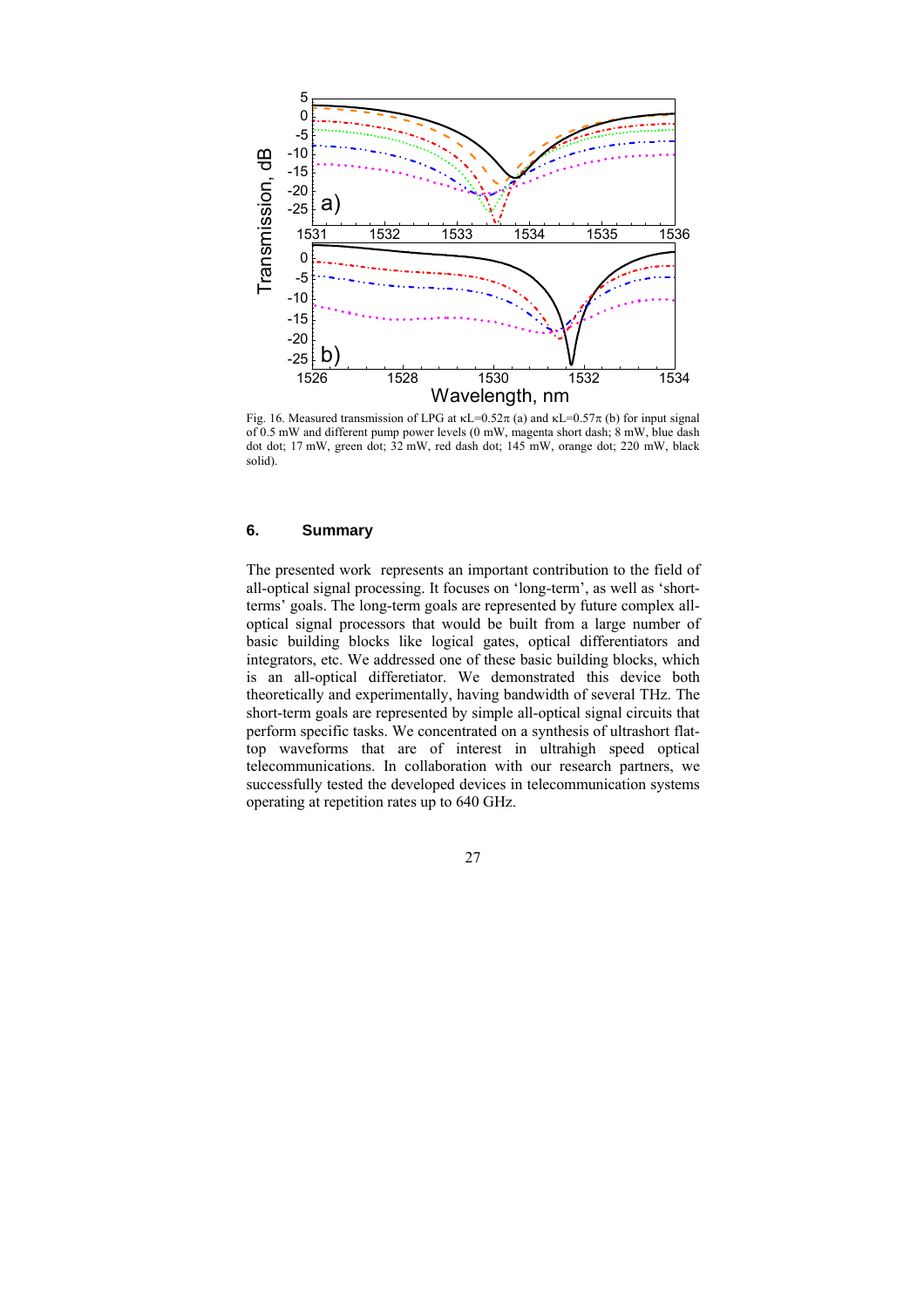### <span id="page-28-0"></span>**7. Identification of the author's own contribution**

The dissertation consists of the collection of articles published by the author (R. Slavík), his students and collaborators in peer-reviewed journals. All of them were written when the author was with his current employer, Institute of Photonics and Electronics AS CR, v.v.i., in which he built modern photonics laboratory that enabled the experimetnal realization and characterization of LPG filters used in the work covered by this thesis. They are numbered as  $A1 - A10$ . Although the work covered by the thesis was made since 2005, he has been working in this field since 2001. Articles reporting results of his work specifically in this field in the time period of 2002-2005 are numbered as B1- B10.

A common theme of publications covered by this thesis is ultrafast (picoseconds and sub-picoseconds) all-optical signal processing, especially using fiber-optics based filters. The author's contribution to this collaborative work was following:

1) Design of part of optical filters.

2) Fabrication, and characterization of all of fiber-optic filters used.

3) Realization of an important part of pulse shaping and signal processing experiments. The rest of experiments was made as a joint effort during the author's visits at collaborating partners.

<span id="page-28-1"></span>4) Supervision of students.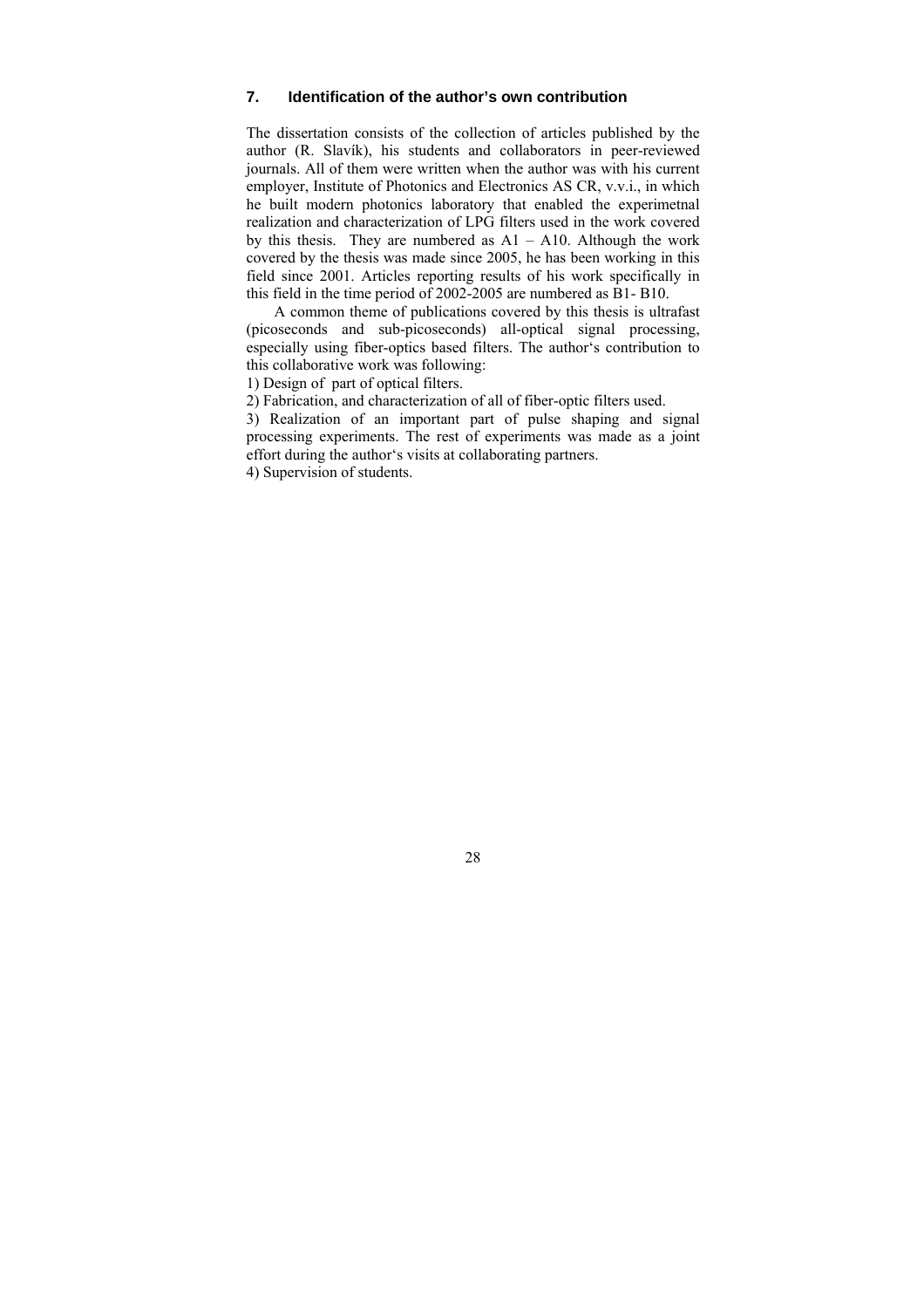#### <span id="page-29-0"></span>*References*

#### A. Author's publications included in the thesis

- [A1] R. Slavík, Y. Park, M. Kulishov, R. Morandotti, and J. Azaña, **"**Ultrafast all-optical differentiators," Opt. Express **14**, 10699-10707 (2006).
- [A2] R. Slavík, "Extremely deep long-period fiber grating made with CO<sub>2</sub> laser," IEEE Photon. Tech. Lett. **18**, 1705-1707 (2006).
- [A3] M. Kulishov, D. Krčmařík, and R. Slavík, **"**Design of terahertz-bandwidth arbitraryorder temporal differentiators based on long-period fiber gratings," Opt. Lett. **32**, 2978-2980 (2007).
- [A4] Y. Park, J. Azaña, and R. Slavík, **"**Ultrafast all-optical first and higher-order differentiators based on interferometers," Opt. Lett. **32**, 710-713 (2007).
- [A5] Y. Park, M. Kulishov, R. Slavik, and J. Azaña, **"**Picosecond and sub-picosecond flattop pulse generation using uniform long-period fiber grating," Opt. Express **14**, 12671-12678 (2006).
- [A6] R. Slavík, Y. Park, and J. Azaña, **"**Tunable dispersion-tolerant picosecond flat-top waveform generation using an optical differentiator," Opt. Express **15**, 6717-6726 (2007).
- [A7] R. Slavík and F. Todorov, **"**Tuning of long-period fibre gratings written by CO2 laser with the resonant transmission below -45 dB," Electron. Lett. **43**, 16-18 (2007).
- [A8] R. Slavík, L.K. Oxenløve, M. Galili, , H.C.H. Mulvad, Y. Park, J. Azaña, and P. Jeppesen, **"**Demultiplexing of 320 Gbit/s OTDM data using ultrashort flat-top pulses," IEEE Photon. Tech. Lett. **19**, 1855-1857 (2007).
- <span id="page-29-1"></span>[A9] L.K. Oxenløve, R. Slavík, M. Galili, H.C.H. Mulvad, A. T. Clausen, Y. Park, J. Azaña, and P. Jeppesen, **"**640 Gbit/s timing jitter tolerant data processing using a long-period fiber grating-based flat-top pulse shaper," accepted for IEEE J. of Sel. Topics in Quant. Electron (2008).
- [A10] R. Slavík and M. Kulishov, **"**Active control of long-period fiber-grating-based filters made in erbium-doped optical fibers," Opt. Lett. **32**, 757-759 (2007).

#### B. Author's publications related to the subject of the thesis

- [B1] R. Slavík and S. LaRochelle, **"**Design of 10-to-40 GHz and higher pulse-rate multiplication by means of coupled Fabry-Perot resonators," Opt. Commun. **247**, 307-312 (2005).
- [B2] S. Doucet, R. Slavík, and S. LaRochelle, **"**Tunable dispersion and dispersion slope compensator using novel Gires-Tournois Bragg grating coupled-cavities," IEEE Photon. Tech. Lett. **16**, 2529-2531 (2004).
- [B3] R. Slavík and S. LaRochelle, **"A**ll-fiber periodic filters for DWDM using a cascade of FIR and IIR lattice filters," IEEE Photon. Tech. Lett. **16**, 497-499 (2004).
- [B4] R. Slavík, S. Doucet, and S. LaRochelle, **"**High-performance all-fiber Fabry-Perot filters with superimposed chirped Bragg gratings," J. of Lightwave Technol. **21**, 1059-1065 (2003).
- [B5] J. Azaña, R. Slavík, P. Kockaert, L. R. Chen, and S. LaRochelle, **"**Generation of customized ultrahigh repetition rate pulse sequences using superimposed fiber Bragg gratings," J. of Lightwave Technol. **21**, 1490-1498 (2003).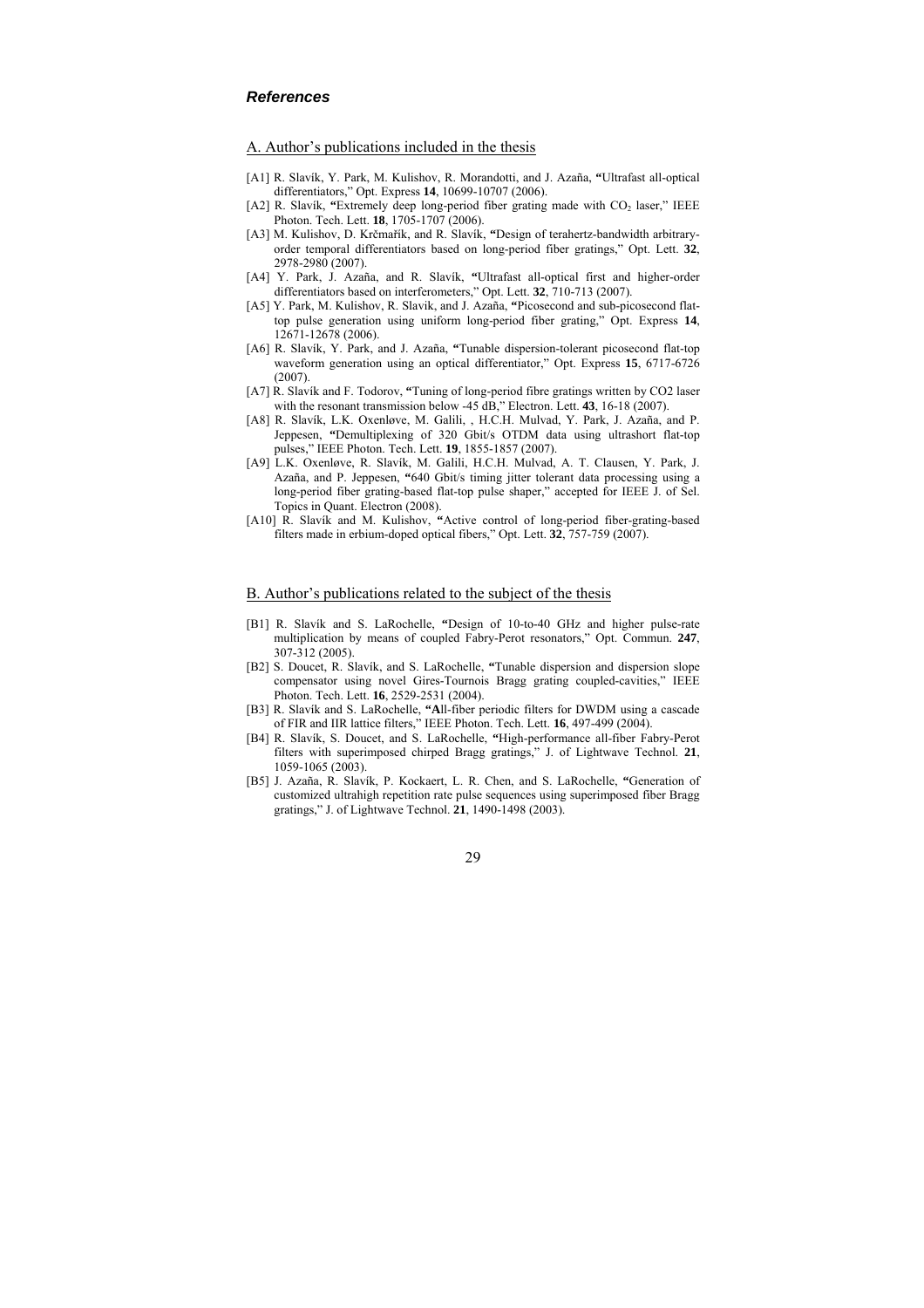- [B6] R. Slavík, S. Doucet, and S. LaRochelle, **"**Polarisation selective all-fibre Fabry-Perot filters with superimposed chirped Bragg gratings in high-birefringence fibers," Electron. Lett. **39**, 650-651 (2003).
- [B7] J. Azaña, P. Kockaert, R. Slavík, L. R. Chen, and S. LaRochelle, **"**Generation of a 100-GHz optical pulse train by pulse repetition-rate multiplication using superimposed fiber Bragg gratings," IEEE Photon. Tech. Lett. **15**, 413-415 (2003).
- [B8] J. Azaña, R. Slavík, P. Kockaert, L. R. Chen, and S. LaRochelle, **"**Generation of ultra-high repetition rate optical pulse bursts by means of fibre Bragg gratings operating in transmission," Electron. Lett. **38**, 1555-1556 (2002).
- [B9] S. Doucet, R. Slavík, and S. LaRochelle, **"**High-finesse large band Fabry-Perot fibre filter with superimposed chirped Bragg gratings," Electron. Lett. **38**, 402-403 (2002).
- [B10] R. Slavík and S. LaRochelle, **"**Large-band periodic filters for DWDM using multiple-superimposed fiber Bragg gratings," IEEE Photon. Tech. Lett. **14**, 1704- 1707 (2002).

#### C. Other references

- [1] C. K. Madsen, D. Dragoman, and J. Azaña (editors), Special Issue on "Signal Analysis Tools for Optical Signal Processing," in EURASIP J. Appl. Signal Proc. 2005, No. 10 (2005).
- [2] J. Azaña, C. K. Madsen, K. Takiguchi, and G. Cincontti (editors), Special Issue on "Optical Signal Processing," in IEEE/OSA J. Ligthwave Technol. **24**, No. 7 (2006).
- [3] S. J. Kim, T. J. Eom, B. H. Lee, and C. S. Park, "Optical temporal encoding/decoding of short pulses using cascaded long-period fiber gratings," Opt. Express **11**, 3034- 3040 (2003).
- [4] J. H. Lee, P. C. The, P. Petropoulos, M. Ibsen, and D. J. Richardson, "All-optical modulation and demultiplexing systems with significant timing jitter tolerance through incorporation of pulse shaping fiber Bragg gratings," IEEE Photon. Technol. Lett. **14**, 203-205 (2002).
- [5] Y. Park, F. Li, and J. Azaña, "Characterization and optimization of optical pulse differentiation using spectral interferometry," IEEE Photon. Technol. Lett. **18**, 1798- 1800 (2006).
- [6] C. Finot, B. Barviau, G. Millot, A. Guryanov, A. Sysoliatin, and S. Wabnitz, "Parabolic pulse generation with active or passive dispersion decreasing optical fibers," Opt. Express **15**, 15824-15835 (2007).
- [7] C. Paré, and P. A. Bélanger, "Antisymmetric soliton in a dispersion-managed system," Opt. Commun. **168**, 103-109 (1999).
- [8] M. Stratmann, T. Pagel, and F. Mitschke, "Experimental observation of temporal soliton molecules," Phys. Rev. Lett. **95**, 143902-1 – 3 (2005).
- [9] M.I. Braiwish, B.L. Bachim, and T.K. Gaylord, "Prototype CO2 laser-induced longperiod fiber grating variable optical attenuators and optical tunable filters," Appl. Opt. **43**, 1789-1793 (2004).
- [10] G.D. VanWiggeren, T.K. Gaylord, D.D. Davis, M.I. Braiwish, E.N. Glytsis, and E. Anemogiannis, "Tuning, attenuating, and switching by controlled flexure of longperiod fiber gratings," Opt. Lett. **26**, 61-63 (2001).
- [11] P. Petropoulos, M. Ibsen, A. D. Ellis, and D. J. Richardson, "Rectangular pulse generation based on pulse reshaping using a superstructured fiber Bragg grating," J. Lightwave Technol. **19**, 746-752 (2001).